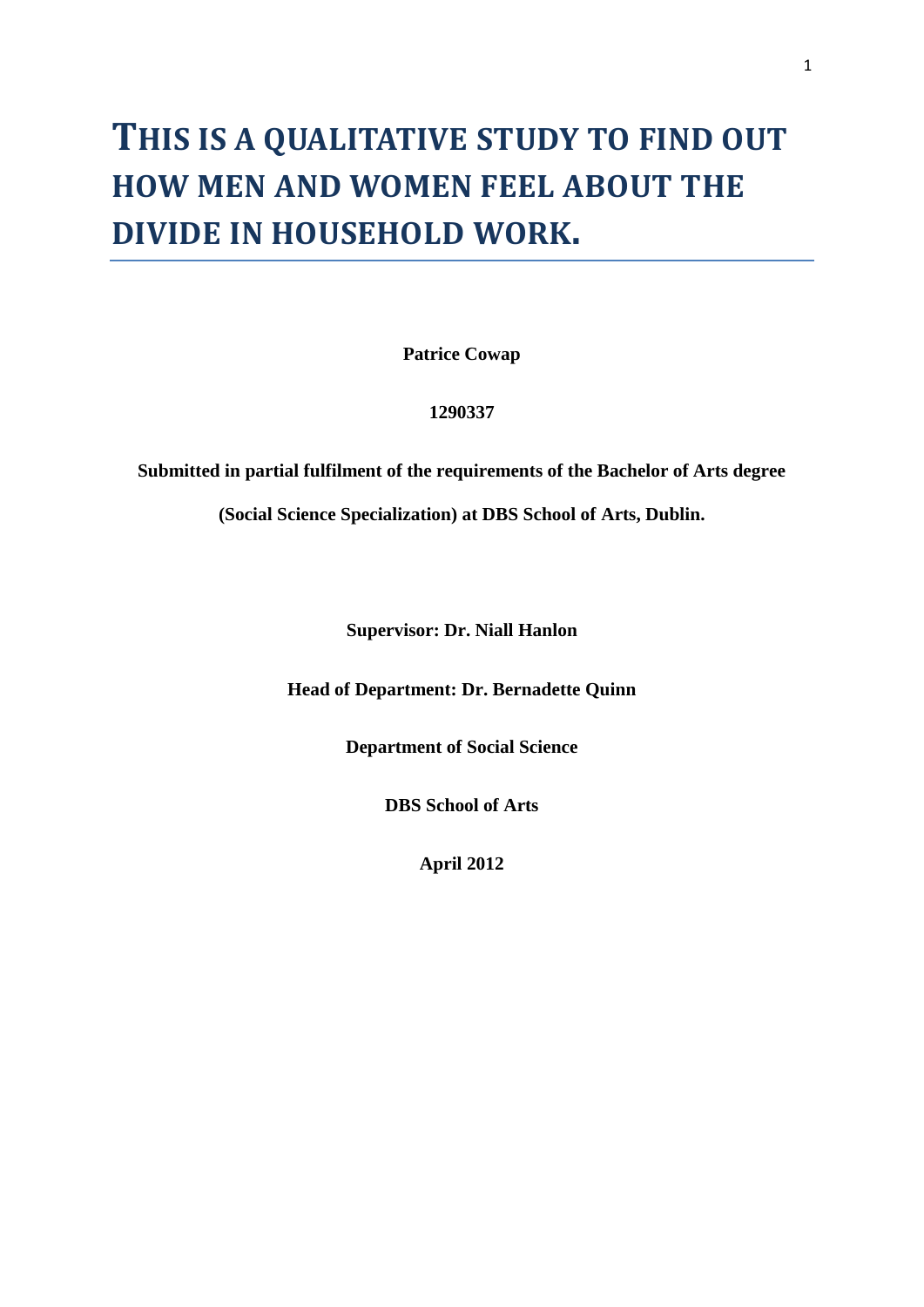## **Table of Contents**

| <b>Content</b>           | $\boldsymbol{2}$        |
|--------------------------|-------------------------|
| Acknowledgements         | $\mathbf{3}$            |
| Abstract                 | $\overline{\mathbf{4}}$ |
| <b>Introduction</b>      | 5                       |
| <b>Literature Review</b> | 6                       |
| Methodology              | 13                      |
| <b>Results</b>           | 18                      |
| <b>Discussion</b>        | 26                      |
| Limitation               | 30                      |
| <b>Conclusion</b>        | 32                      |
| <b>References</b>        | 33                      |
| <b>Appendix 1</b>        | 35                      |
| <b>Appendix 2</b>        | 36                      |
| <b>Appendix 3</b>        | 37                      |
| <b>Appendix 4</b>        | 38                      |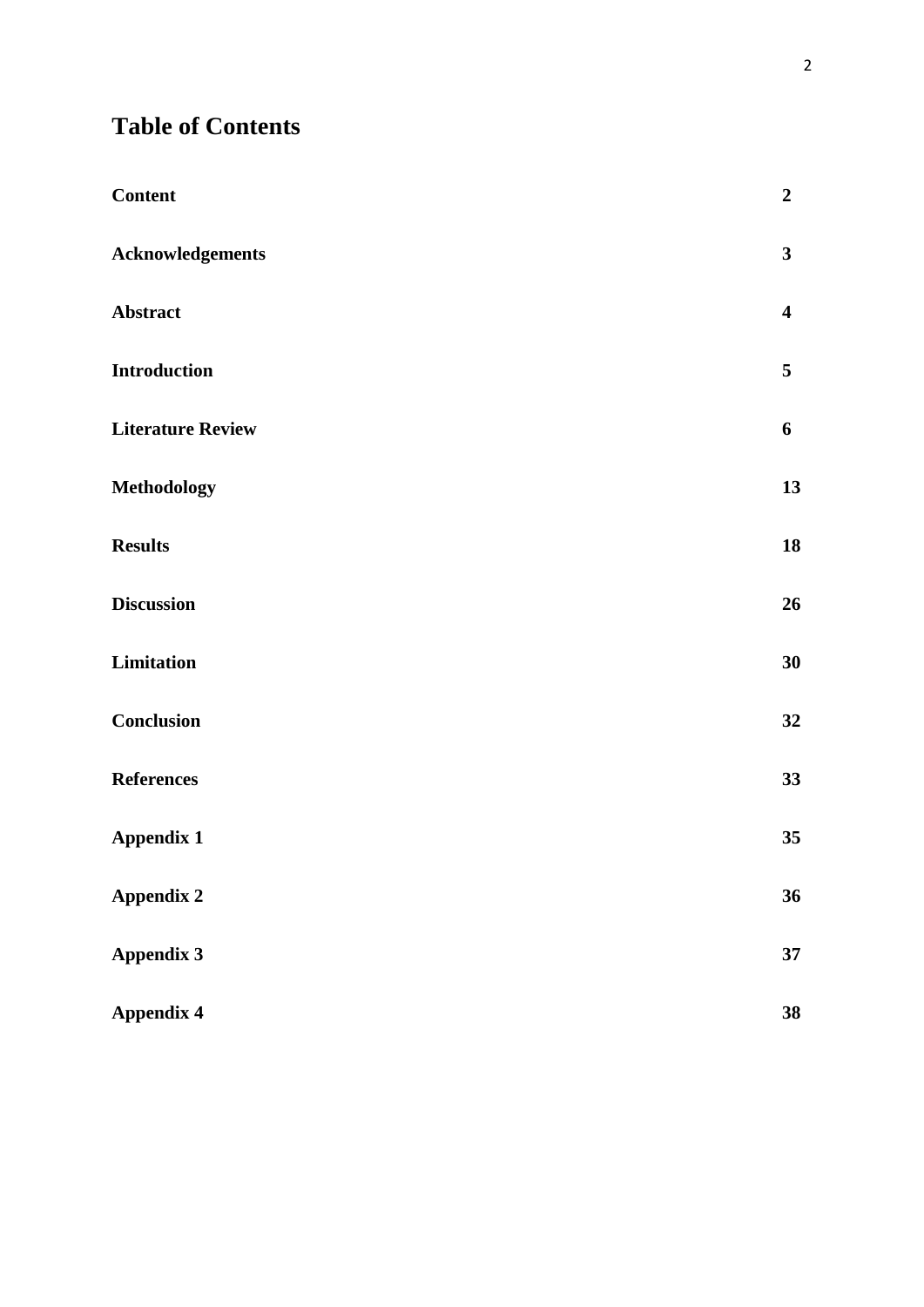### **Acknowledgements**

I would like to thank my supervisor Dr. Niall Hanlon, Dr. Bernadette Quinn and Dr. Annette Jorgensen for all their assistance and guidance during this project. Also I would like to thank all the participants who let me interview them. And finally I would like to thank my family and friends who supported me through this project.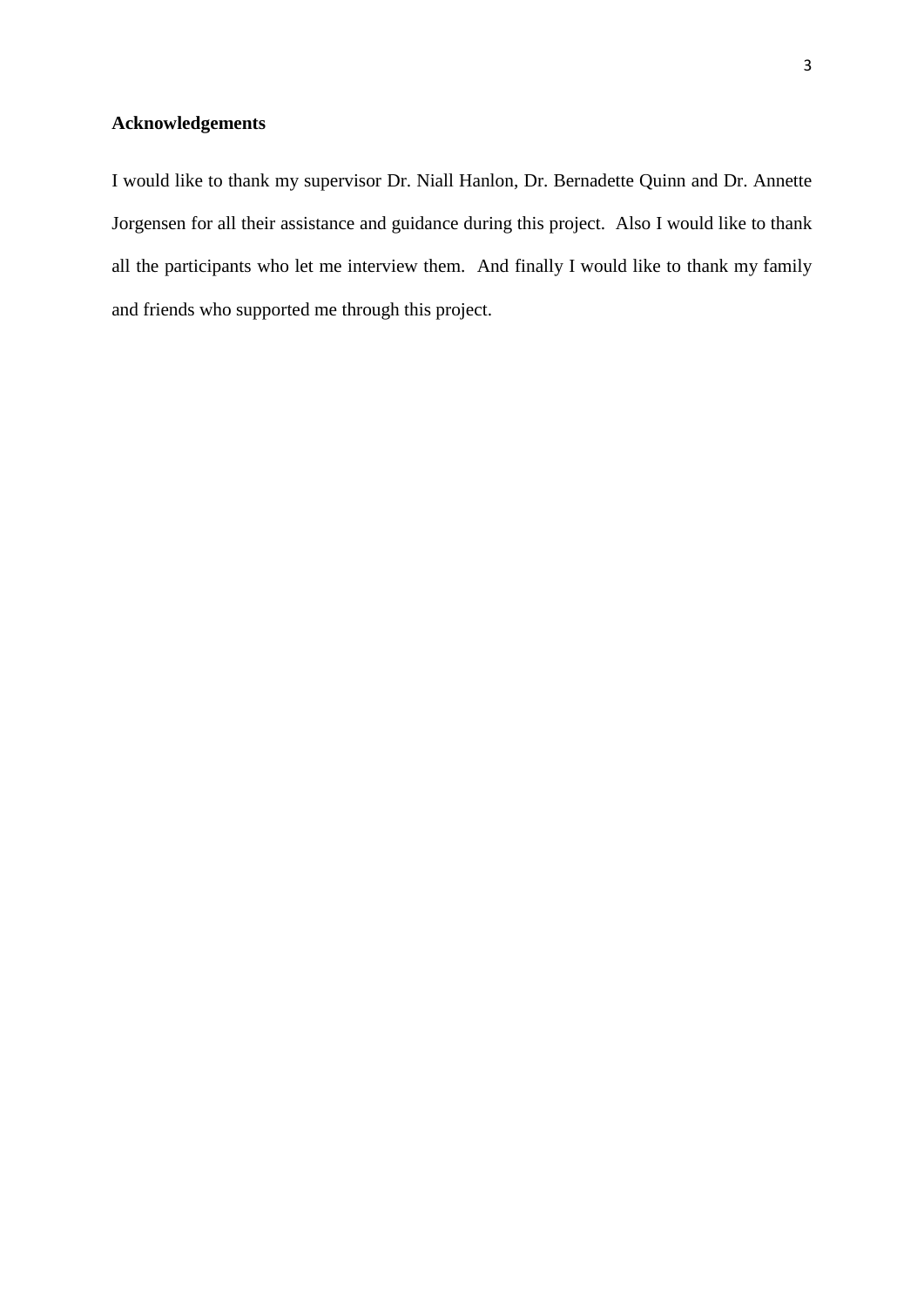#### **Abstract**

The aim of this research project is to find out how men and women feel about the divide in the household work. A qualitative study was carried out with semi structured interviews conducted with six couples who were living together. A thematic analysis was used to investigate the data that emerged from the interviews. Four themes emerged from the data collected. 1) Gender, the work in the home is still gendered. Women felt that they wanted their partners to do more of the women's work but still keep doing the men's work. 2) Communication or lack of caused stress and arguments between the couples interviewed. 3) Feelings this is the theme that answers the research question by detailing how the men and women felt by the divide in the household work 4) Changes there is currently a change taking place within the households and this is due to the current economic recession in Ireland.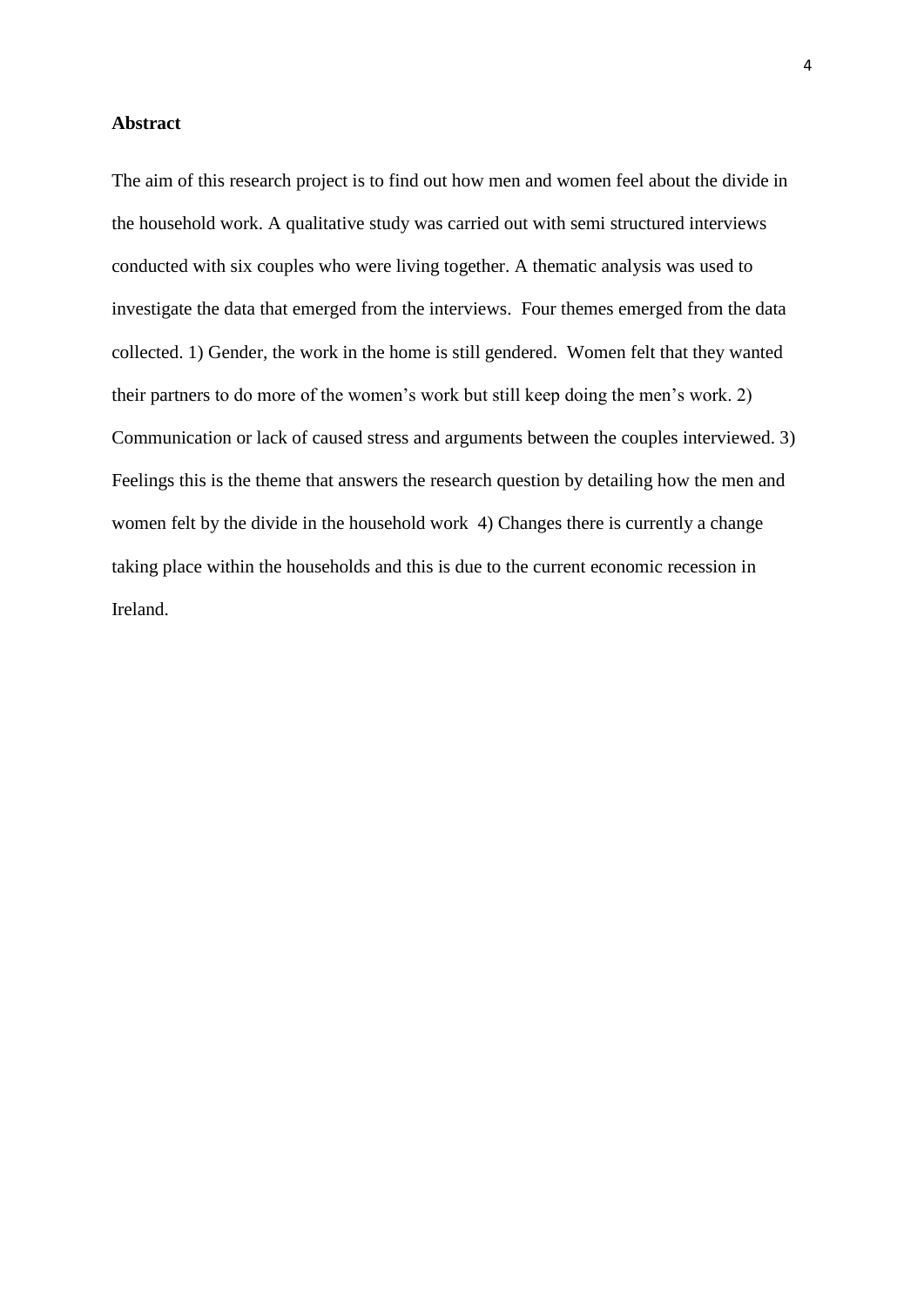#### **Introduction**

The main aim of the research is to find out 'How men and women feel about the divide in household work?' Also some other points that the researcher would like to focus on is why each gender feel obliged to do their chosen amount of house work. Is there a patterns emerging from the level of education of participants being interviewed? Is the divide fairer for couples without children or with children. The objectives for this research proposal are

- 1) To interview 6 couples that live together, they can be co-habiting or married.
- 2) Analyse and write the findings from this research into a thesis.

Women are the centre of the family in most cases. There to support their families. In the traditional role the wife stayed home to be the carergiver. It was only in 1973 that the civil service lifted the marriage bar, so that women could still retain their jobs after getting married (Watson et al., 2012). Family life is changing; more women are going out to work. But with both spouses working who looks after the domestic responsibility? Is it equal as some researchers would suggest (Sayer, England, Bittman, & Bianchi, 2009) who believe that men work slightly more hours to women or is it still the women doing the majority of the second shift (Hochschild, 2003)? A lot of families are dual earners meaning that both the man and woman go out to work now. Not only is gender inequality socially constructed it has been embedded in us from a very early age in Irish Society (Leonard, 2004). Our chores growing up have always been gendered with girls carrying out care work and housework while boy's chores are generally 'men's work'. Hochschild (2003) makes comparisons to the percentage of working mothers with young children aged between 3 & 5 was 45 per cent in 1975 and 2000 was 72 per cent. A number of studies have provided us with research results that men have increased their unpaid housework and childcare but there still is a big divide between the amount of paid and unpaid work a woman does in comparison to the amount a man does.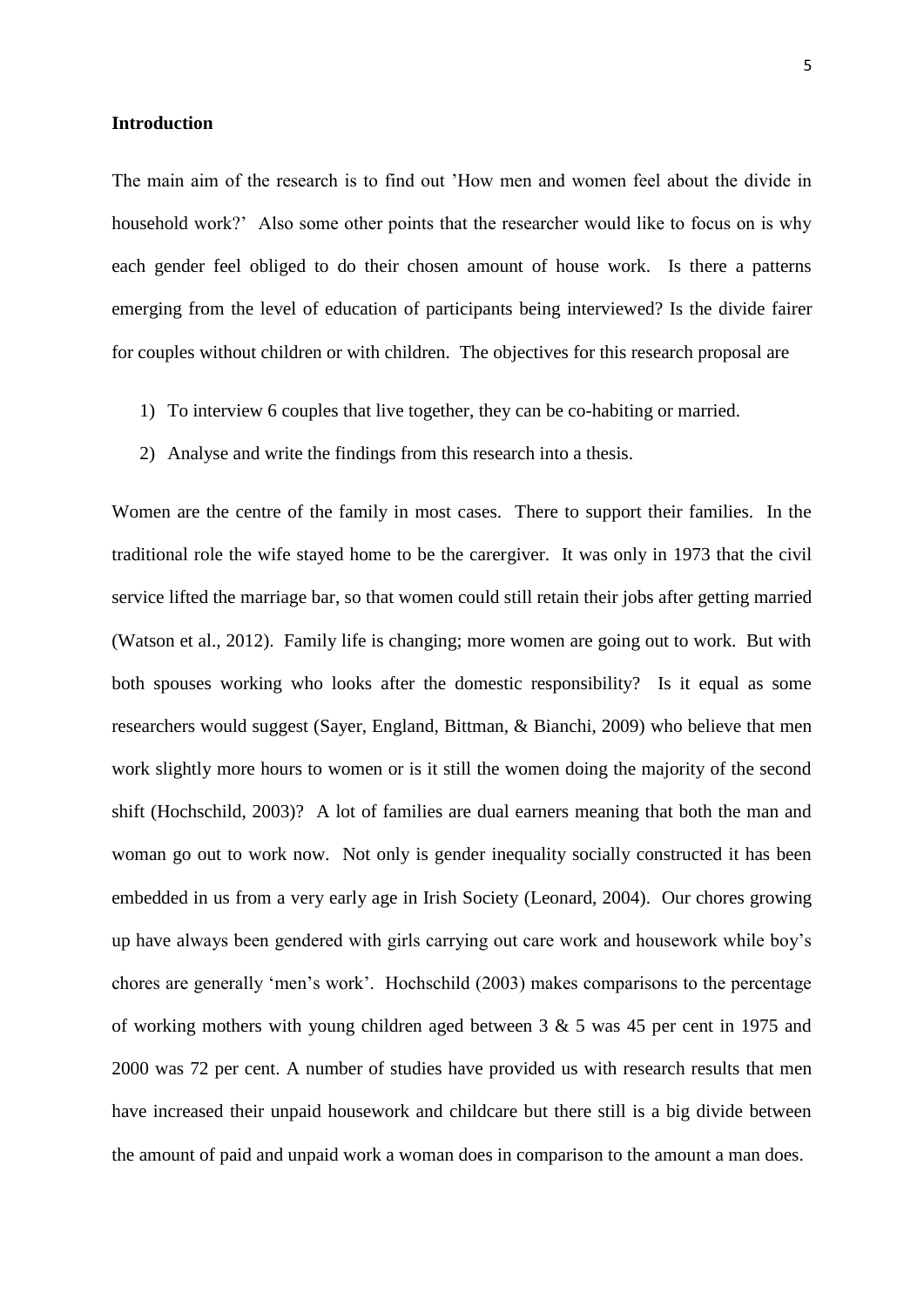#### **Literature Review**

#### Socially Constructed

Leonard (2004) research into girl's participation in domestic work in Irish households suggests that gender inequality is constructed at home as girls are expected to perform more household chores than boys. Girls are more likely to help out with younger siblings than boys. In Irish society children continue to grow up in a house that still has distinctions between men and women work. Over 3 quarters of the girls viewed this division as unequal and unfair and were optimistic that they would have a more equal house hold when they were older.

Evertsson (2006) researched to find out if work done is gendered and if so if it is following the parents footsteps and also to see if children's attitudes are influenced by their parent's attitude and practises. Sweden has been appointed the most gender equal country in the world by United Nations. Using data collected for the Swedish Child Level of Living Survey 2000 includes first-hand information from children and parents. Results show that children in two parent families are prone to engage in gender typical work. Girls still do more than boys in the home. Girls do more care work than boys indicating that housework is gendered even among the Swedish and even though parents state that gender equality is important in reality it is not the case. Mothers average 19 hours in the home per week and fathers average 7 hours. In families where both parent are working mothers spend more time on unpaid work and even adding DIY or car repairs does little to bridge the difference in time. Children from homes where the father does the majority of the housework tend to do more housework. And the increase is done by the girls this suggests that girls tend to substitute for their mothers in housework. Results show that the higher the mother's education the greater the kids feel that equality is important. As girls do much more in the home than boys this indicates that gender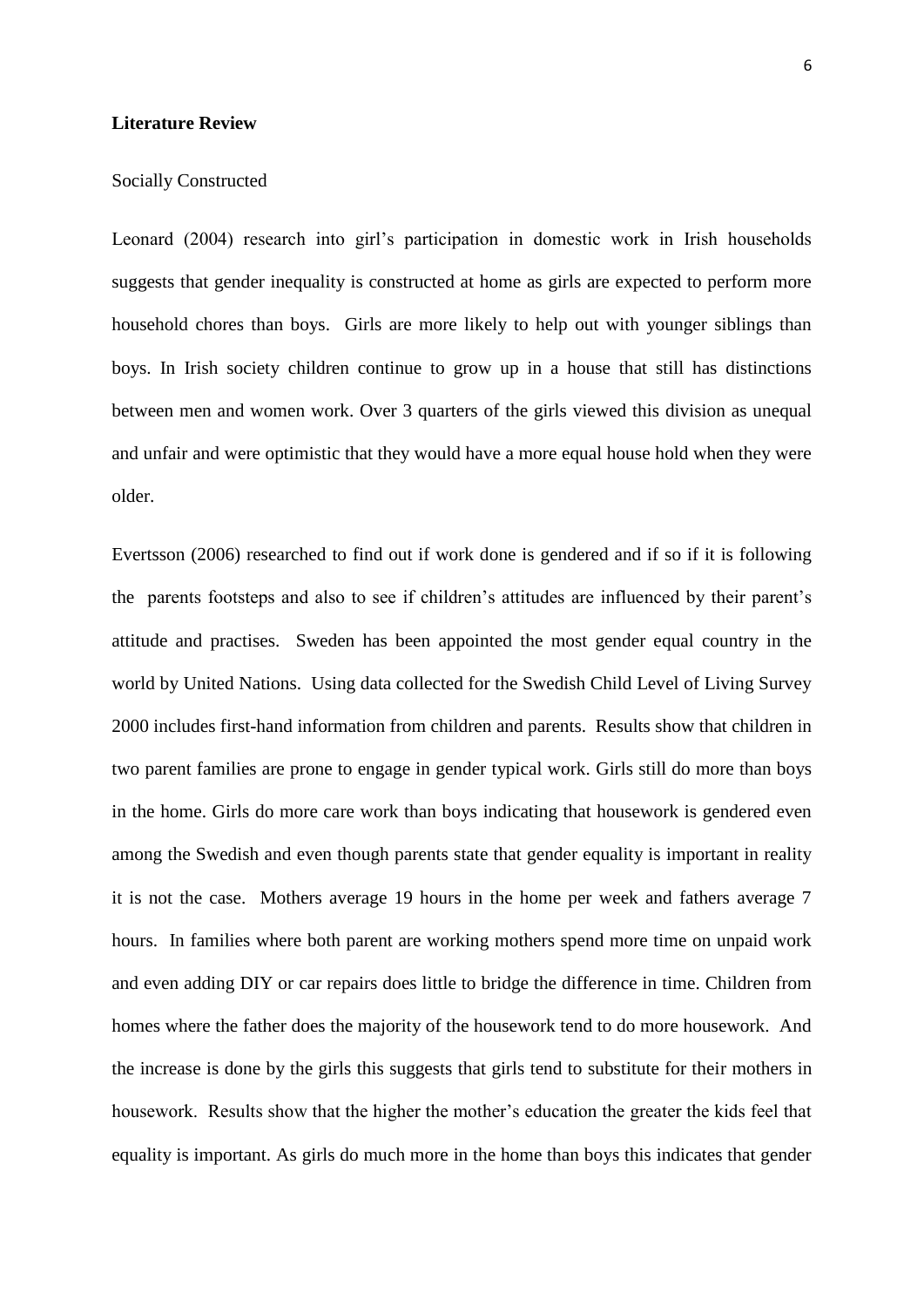difference is seen with children as well as adults. Children in the United States find it less acceptable for fathers to stay at home and for their mother to work and use gendered stereotypes as their reasoning. Children viewed their fathers as less competent in domestic tasks. Children accepted that both parents worked but it was more a personal choice for the mother to work and that fathers worked for financial reasons. Children did not see that the domestic role could or should be an equal opportunity. Parents that keep a traditional home endorse the gender stereotypes (Sinno & Killen 2009).

#### Health and Wellbeing

A Canadian study using multivariate analysis shows that women experience more stress because of the greater hours of unpaid work. Focusing on the relationship of unpaid work to stress, data was collected from February 1998 till January 1999 by telephone interviews. Women and men 25 to 54 years old were interviewed as these are the years they are likely to have a double burden of paid and unpaid work. A pattern emerged of women with more paid works were more likely to have high stress levels. 51.2 per cent reported 'constant stress', 43.3 per cent in part—time employment were constantly under stress and 39.6 per cent of women outside the labour force were under constant stress. Unpaid work tasks showed that women do twice the amount of unpaid work, women on average do 17.5 hours per week compared to men only doing 9.1 hours per week. Women do 28.6 hours of childcare compared to the men doing 12.1. For women who have their spouses contribute to the housework did not relieve stress but actually increased it (MacDonald, Phipps and Lethbridge, 2005).

Boye (2009) researched how paid and unpaid work influence wellbeing within the different genders. The research investigated if paid and unpaid work account for the lower wellbeing among women as compared to men in Europe and to find out if wellbeing and hours of paid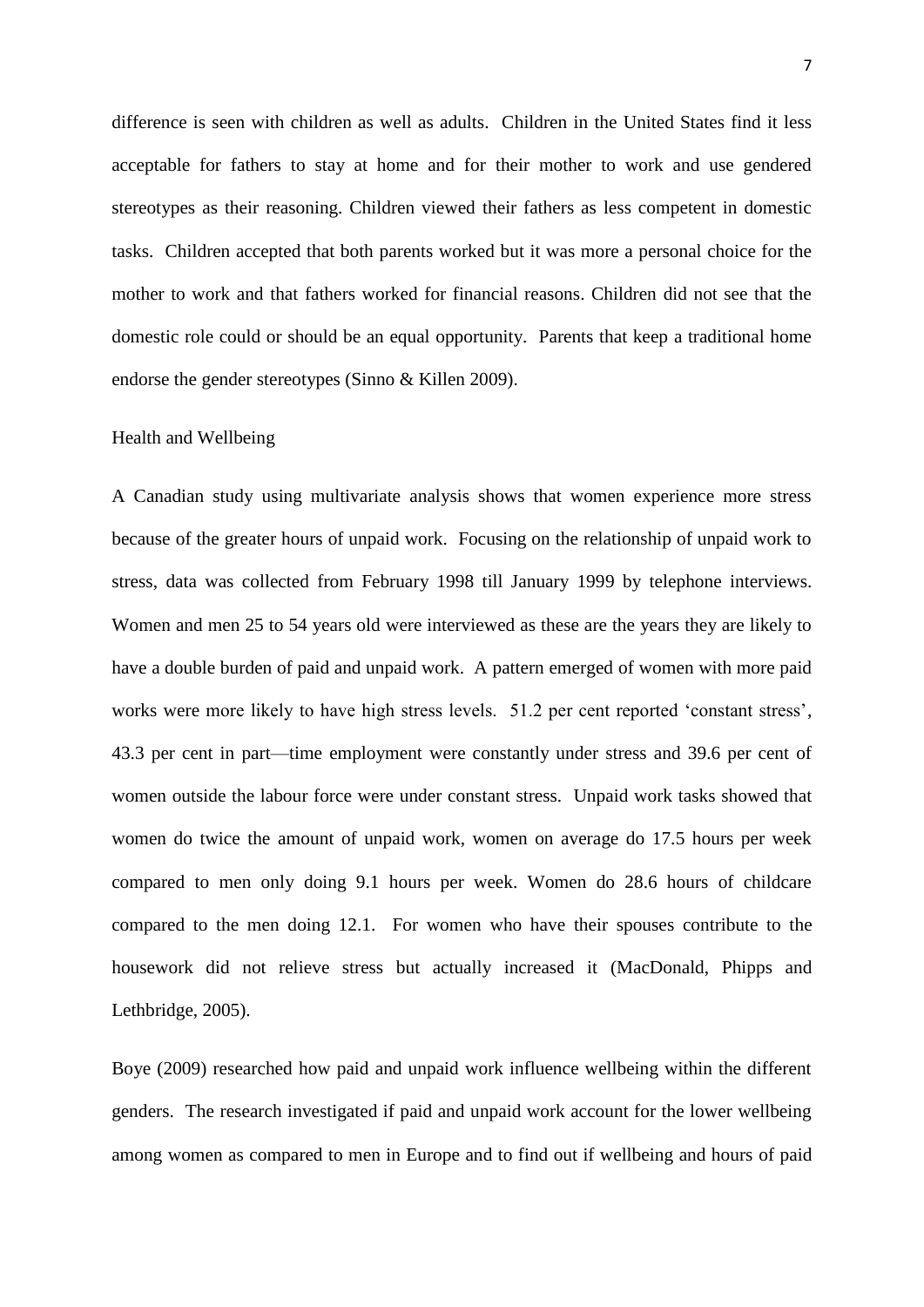and unpaid work differed by gender attitudes and social context. Results to this research suggests that men's wellbeing appears unaffected by hours of paid work and house work, women's wellbeing increased with the increased paid working hours and decreased with the housework hours. Gender attitudes are indeed associated with wellbeing with a negative effect on women and a positive effect on men but it does not interact with the hours of work done. These findings suggest that women benefit from being able to do as little house work as possible.

#### Happily Married?

Most research is done on women regarding this topic but research done on male managers regarding work, family borders theory & gendered role orientation suggests that a relationship was found between strain based conflict and life satisfaction. Results suggest that emotions spill over between work and home and is related to life satisfaction but behaviour and time based conflicts are not related to life satisfaction. The only significant results was that participants experience differing levels of time based work to family conflict depending on the number of hours that spouses that worked. The moderate levels of work/family conflict and positive life satisfaction suggest that work/family conflict is not a major issue for this group (Donald, & Linington, 2008).

Using a dataset of couples from the United States researchers examine the relationship between gender ideology work to family conflict and marital satisfaction proposing that dual earner couples who have similar gender ideologies will have higher levels of marriage satisfaction. Results indicate that women with the lowest level of marital satisfaction are strongly egalitarian women with high levels of work to family conflict. This is because they are more likely to seek help from their husbands and this in turn may lead to marital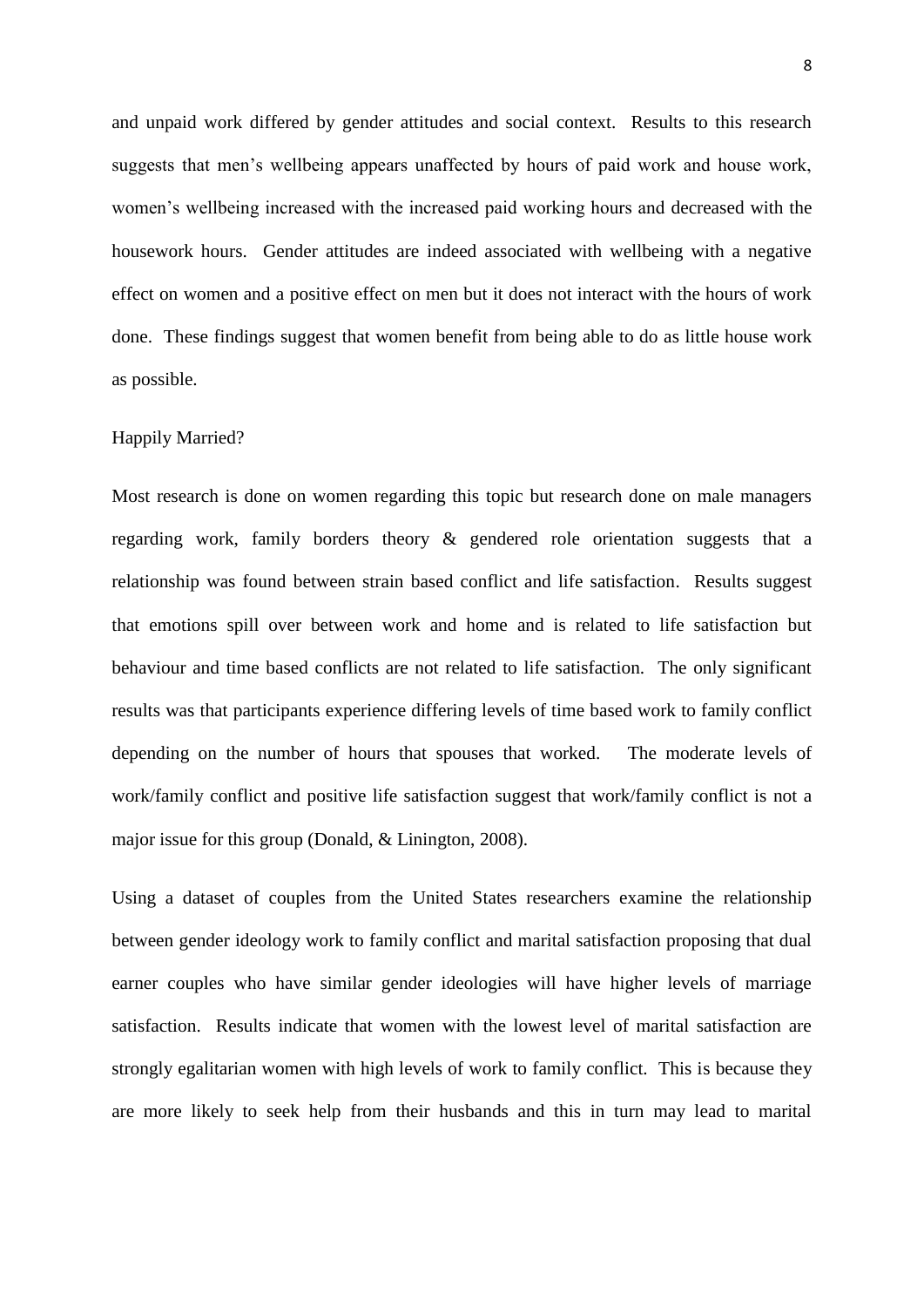disagreements. Men's marital satisfaction is shaped by gender ideology (Minnotte, Minnotte, Pedersen, Mannon, & Kiger 2010).

To understand why paid and unpaid work between men and women remain unequal a qualitative study of 31 Dutch couples was done. Interviews in the formative years before their first child was born took place. People in the Netherlands generally say they think it is fair to divide domestic tasks equally, although this is not what they do. Males work fulltime and are responsible for household income whereas the women work part time and have the responsibility of the home and childcare. Domestic work is not only done by the women, the males come out fairly well in the division of domestic duties. One important finding of this study was that even though couples prefer to share the load of domestic work equally they end up in more traditional roles. These couples did not find that their new living arrangements effected their work or study situation. Laundry is typically the woman's responsibility and men then do household repairs. Couples generally started to talk about the division when faced with a new situation, i.e. having a baby. These results suggest that couples who wish to achieve equality need to engage in decision making. Decision making is usually done by muddling through. Women see the cost of division of labour lower than the cost of confrontation so her first priority is the wellbeing of her marriage. The slow change suggests that gender division is embedded into the culture of society (Wiesmann, Boeije, van Doorne-Huiskes, & den Dulk, 2008).

Research done to compare whether and how the father's contribution to unpaid work is associated with divorce. Data collected in Britain from couples whose first child was born in 1970 with follow up interviews when the child was 5, 10 and 16. Results suggest that women who are not working but were employed in the 5 years since the first child was born are significantly more likely to divorce. Also men who do the highest level of housework and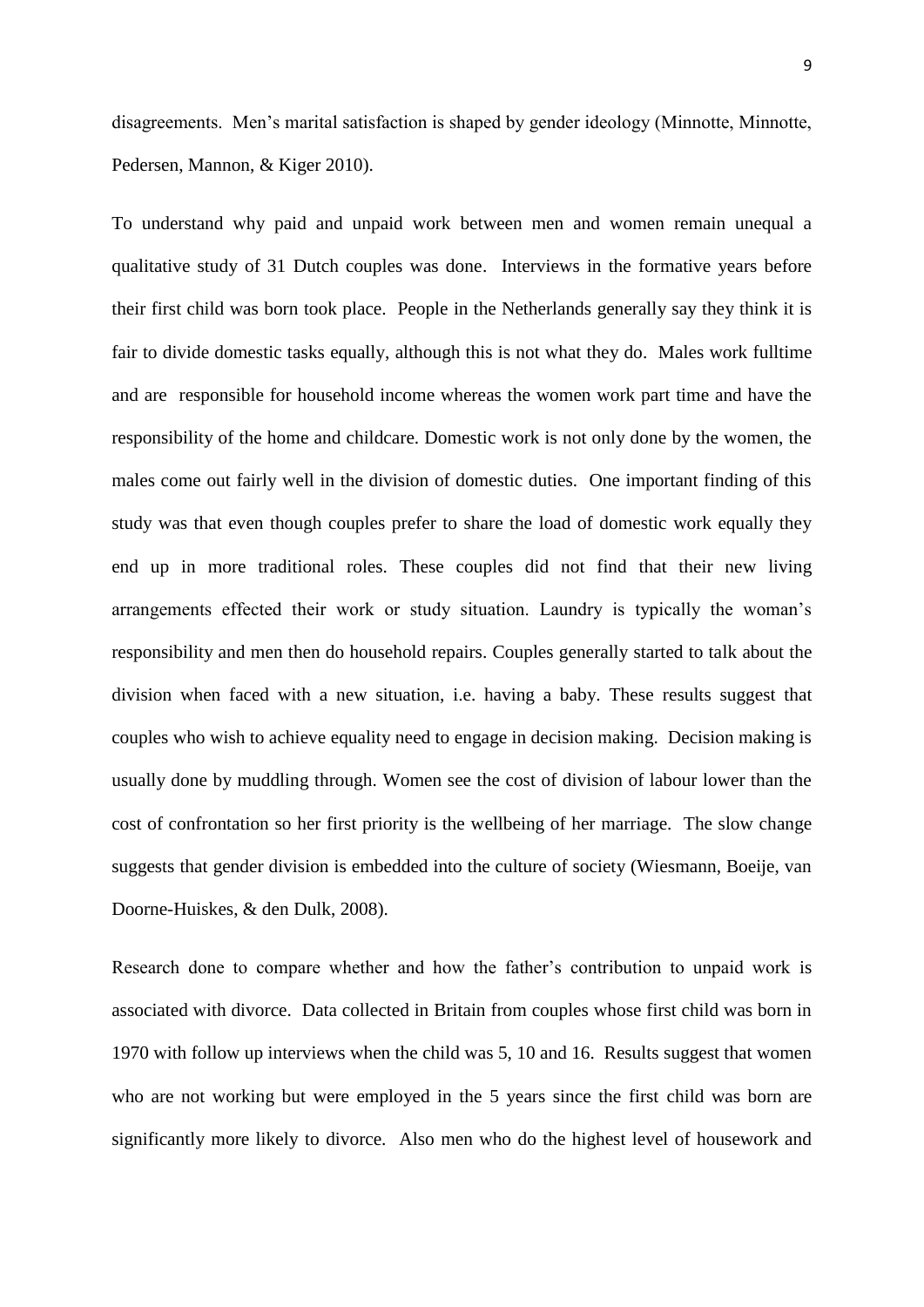child care regardless of their wife's employment status had a better chance of staying married (Sigle-Rushton, 2010).

Karaka,Dean Lee, and MacDermid (2004) conducted a qualitative study to examine the meaning of a good family life. The study was done on interviews from 1996-98 on professionals who chose to work less hours to spend more time at home. Results suggest different dimensions of family well-being for example spending quality time with family, emotional well-being and health of family members, high communication and support and satisfaction with work and work load at home. Participants noted that there was less stress in the home when the burden of work was lessened.

#### Women's Work?

With a study of 44 time use survey spanning 1965 to 2003 from 20 countries combining with national level data the researcher Hook (2006) found that men have not responded accordingly to women's increase employment as predicted. Is revolution stalled or is there convergence? Both conclusions are too strong. There is a clear increase in men's unpaid work. Among married and employed fathers time spent on unpaid work increased 6 hours per week from 1965 to 2003. Parental leave decreases father's time by reinforcing women's roles as caregiver. Women remain in part-time employment in several countries this keeps the demands off husbands. Results of this survey show men now work more in the home. Married men do more unpaid work than single men. Women's national employment practices and policies are key determinants of fathers unpaid work time at individual-level. During the industrial revolution men left the home for waged work, changing roles in the family life. Men became breadwinners whereas women stayed in the home as were seen as caregivers. In the  $20<sup>th</sup>$  century women left the home to work (Hook, 2006).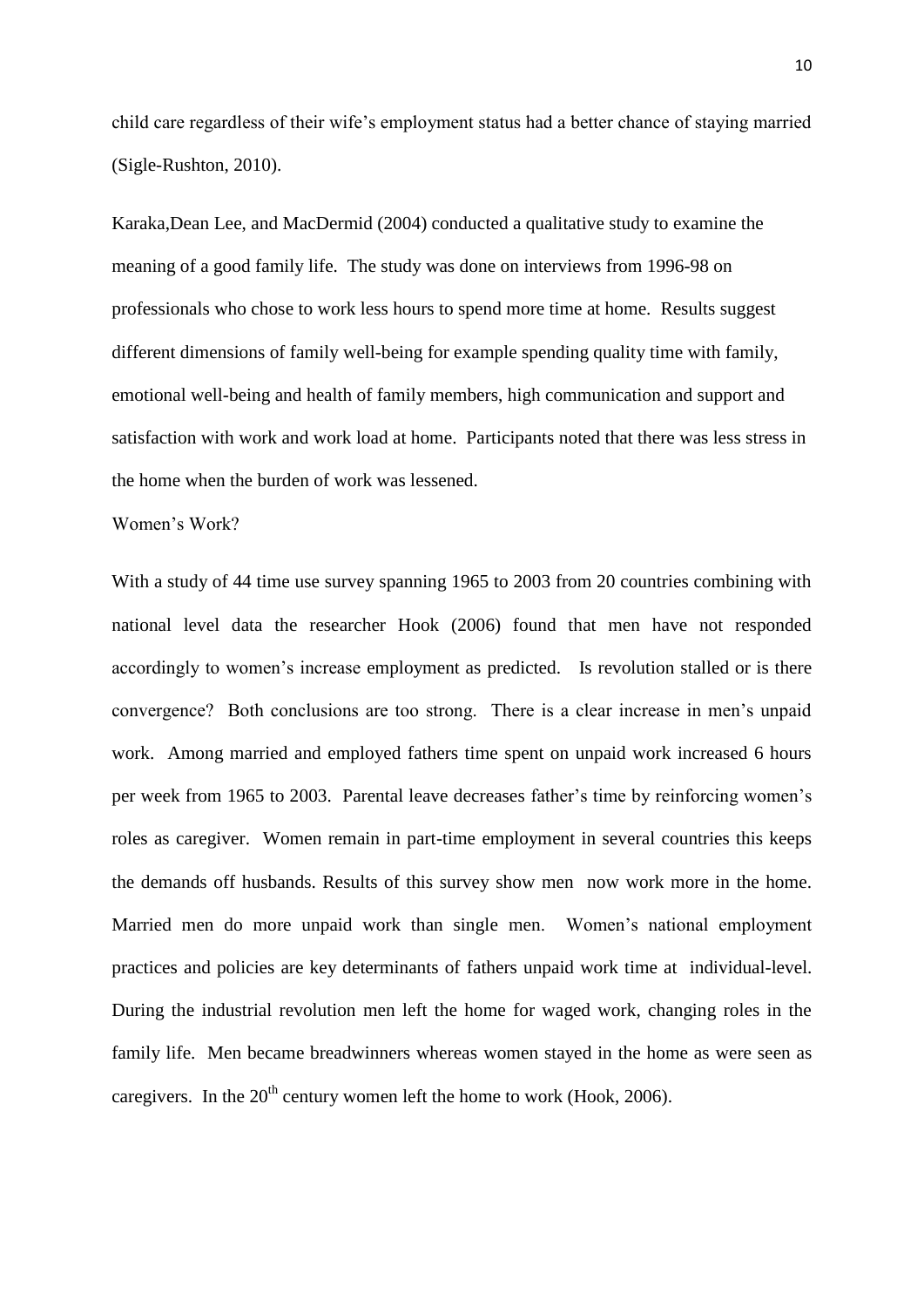As most studies suggest the same results that women do more this study contradicts most other studies trying to disprove Hochschild (1989) Second Shift. Quantitative analysis of gender difference in work time do not show excess of women's over men's total work anywhere near the 15 hours a week stated. Studies indicate that women spend more time doing housework and childcare to men but women also spend less time doing paid work than men. Recent time use data compared two liberal welfare states, the United States and Australia. Analysis based on two recent time diaries surveyed married men and women aged between 20 and 59. The groups where split into 4 groups; dual breadwinner couples in which both spouses are employed full time, neo traditional couples men full time and women part time, male breadwinner where man worked full time and the woman was unemployed and unconventional couples in which husband was either unemployed or worked part time and the wife was employed full time. Results show that women do not work more than men when paid and unpaid work is considered. Men work 3 hours more per week in the Unites States and 1 hour more in Australia. When adding the first and second shifts together more total work is done by men. Mothers do work more than men when combining motherhood with full time employment because children increase unpaid work more for mothers than for fathers. Women give more hours to childcare by cutting into their sleep and leisure. Men do not make these sacrifices (Sayer, England, Bittman, & Bianchi2009).

Erickson (2005) research attempts to explain why biological sex remains the primary predictor of household chore allocation. The evidence still suggests that women do the bulk even though in fulltime employment. Results showed that women saw themselves in more feminine expressive terms than men, and women also reported to perform more emotional work. Both men and women answered that wives did more housework and childcare family work was constructed in a more traditional way. Women are seen as emotional caretakers rather than someone who does emotional care taking.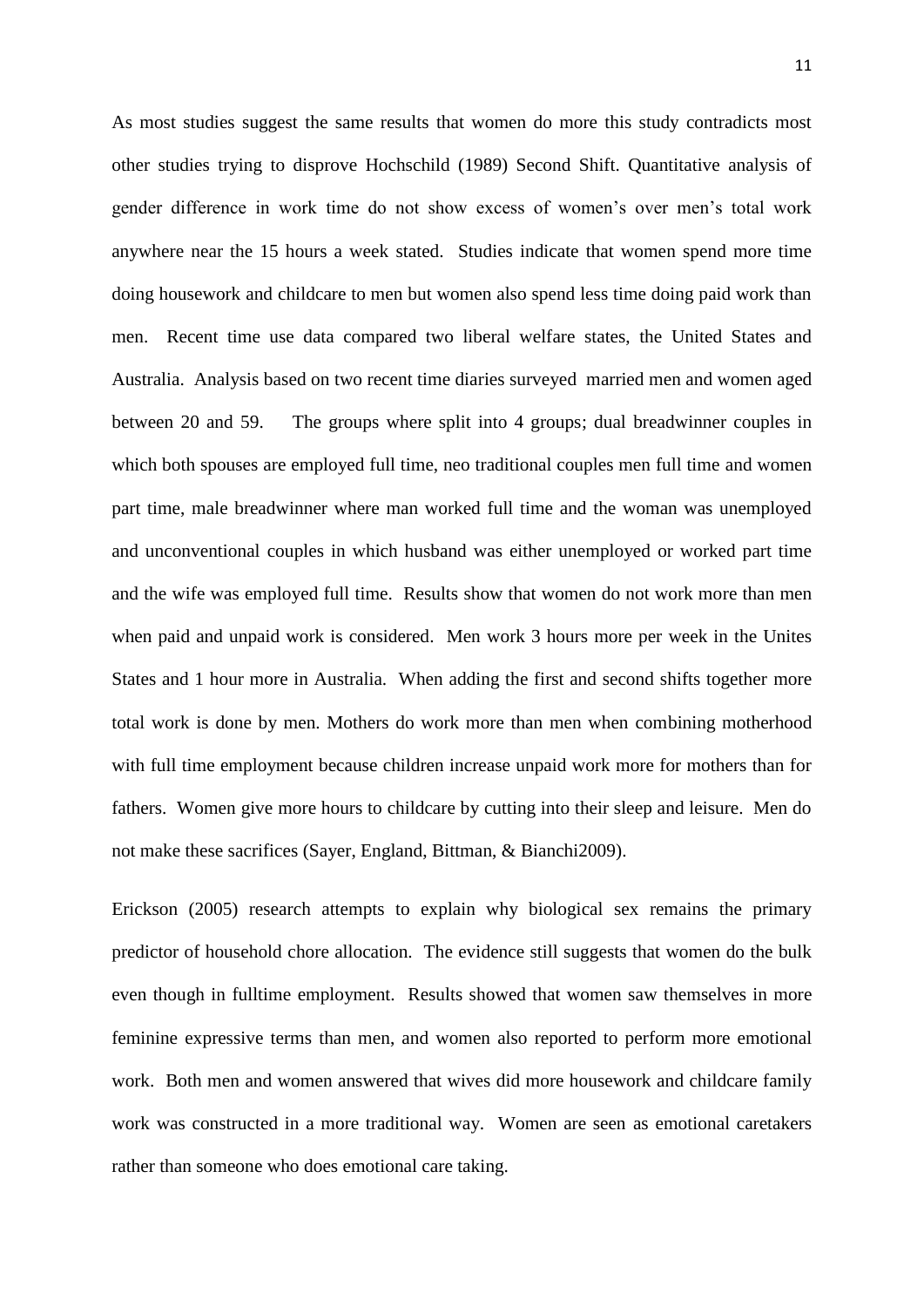Research indicated that although gender inequality and time use has altered over the past 40 years women continue to do more of the unpaid housework than men. Technological advances like dish washers and dryers are probably the reason that women do less work. Women are still expected to be primary caregivers. Women tend to work in paid jobs of little or no work satisfaction. Men are pressured by work, family and friends to spend less time with their children as it may affect their ability to provide financially. The decline of free time is sharper for mothers who tend to cut into their leisure or sleep to accommodate their children's needs unlike men. Men and women are not stalling gender revolution but are finding it hard to shake off what is socially constructed (Sayer, 2005).

Part time work has been criticized for creating gender division in families. Results show that part time work is done by women to help them cope with the demands of work and motherhood. Those moving from full time to part time work reported that they traded in working hours for non-paid work. Their part time work lessened pressures on their husbands who expected to do less around the home and increased their leisure. Stay at home mothers who started working part time found that their husbands helped more in the home. Women who work hours opposite to their husbands had left them no choice but to do more. Women felt less empowered asking their husband for help. Findings show that part time work can help or cause a bigger divide in the gender difference in the home (Webber, & Williams, 2008).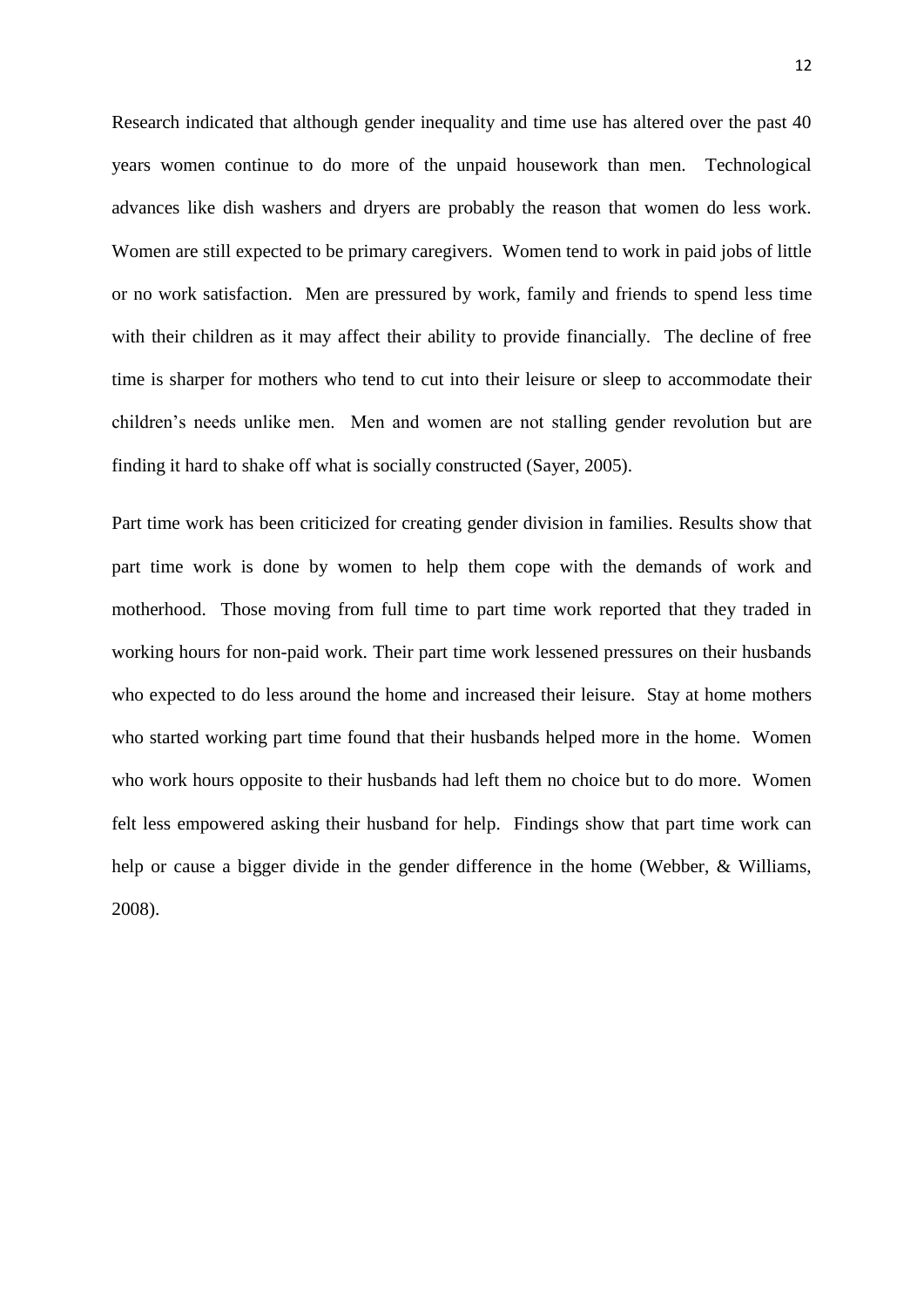#### **Methodology**

The research project question is *'how do men and women feel about the divide in household work?*'

#### Research methods

*'Qualitative research is a situated activity that locates the observer in the world. It consists of a set of interpretive, material practices that make the world visible. These practises transform the world. They turn the world into a series of representations, including field notes, interviews, conversation, photographs, recordings and memos to the self. At this level qualitative research involves an interpretive, naturalistic approach to the world. This means that qualitative researchers study things in their natural settings, attempting to make sense of, or to interpret, phenomena in terms of the meanings people bring to them'*(Denzin and Lincoln as cited in Davies, 2007, p.10)

There are many benefits to the Qualitative research methods. With qualitative research we are able to provide scientific explanations of facts, quantitative could be seen as taking a shortcut in processing the information (Flick, 2009). Also qualitative research can be used on its out without the use of quantitative methods whereas quantitative needs qualitative for explaining findings. Qualitative is more appropriate for micro sociological questions and is used in public health research as it leads to more relevant results due to the complexity (Flick, 2009). By using qualitative methods researchers are sacrificing scope for details but because of this researchers can get closer to the perspective of participants through the details in interviewing and also during interview you get to observe the participants and there body language into what you are asking them (Silverman, 2005).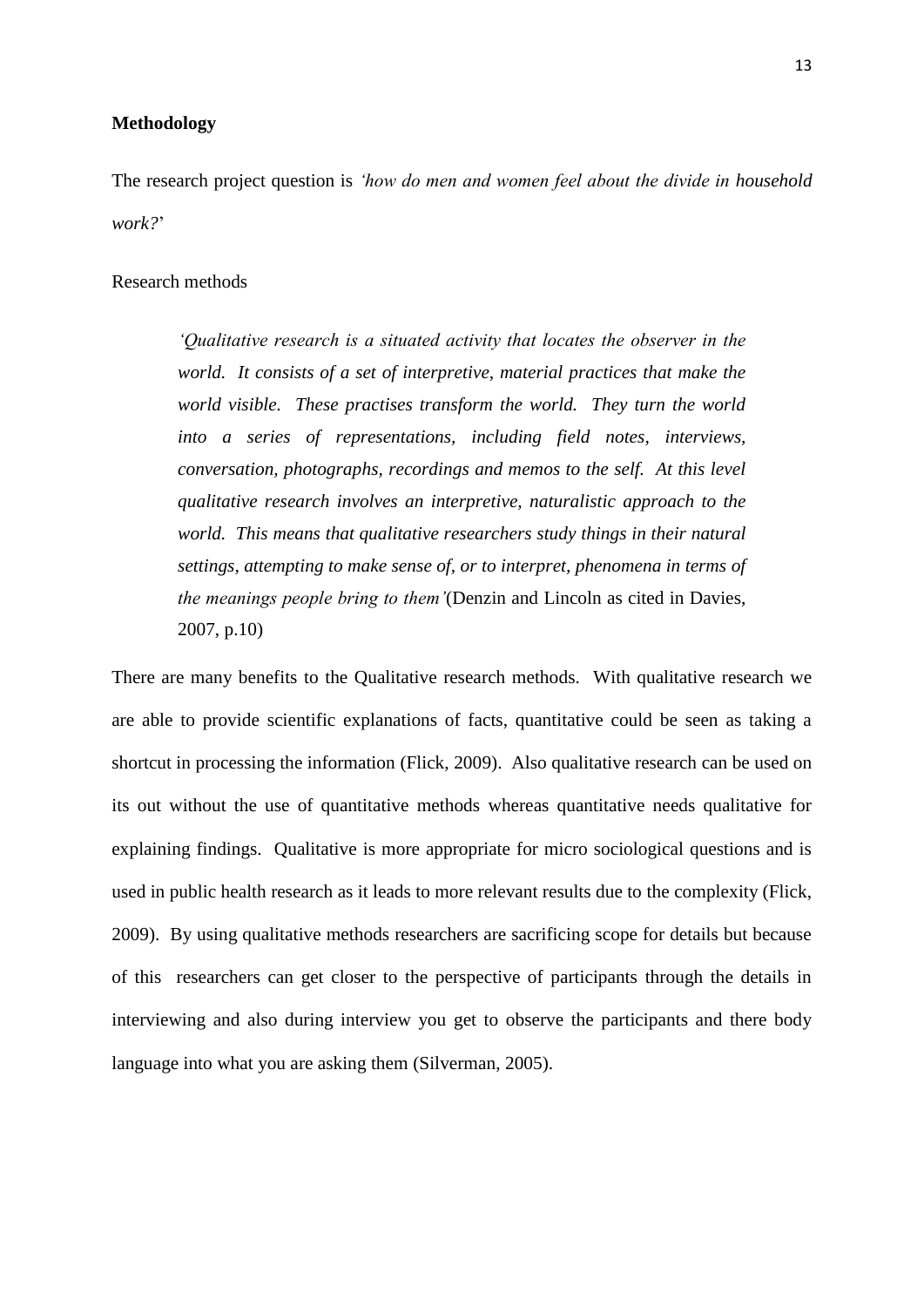'*The purpose of research is to discover answers to questions through the application of scientific procedures. These procedures have been developed in order to increase the likelihood that the information gathered will be relevant to the question asked and will be reliable and unbiased. To be sure, there is no guarantee that any given research undertaking actually will produce relevant, reliable and unbiased information. But scientific research procedures are more likely to do so than any other method*'(Selltiz as cited in Davies, 2007, p.9-10).

A quantitative research method has a list of pros too. Quanitative data lead to results in the actual sense of the word but qualitative data plays a more illustrated part (Flick, 2009). Researchers tend to find quantitative research more useful for macro sociological questions. Quantitative research methods surveys can be used on a much larger scale than qualitative interviews. Surveys have a standardized reliability measure to ascertain the facts. Quantitative studies measurements and analysis of casual relationships between variables (Silverman, 2005).

Both qualitative and quantitative can be applied to the research question but which research method would be more beneficial to get the maximum information from my social science research project? We could get more definite results by using quantitative research results than we would using qualitative but we would get more detailed information if we were to use the qualitative method. Both research methods have their advantages but as this is a fixed design we cannot use both methods.

The social science research project

The research goal for the social science research project is 'How do men and women feel about the divide in household work? I came to this question because I am very interested in this field. Times have changed and the structure of a family has now changed too. Before we had the family model of the husband going out to work and the wife staying at home to look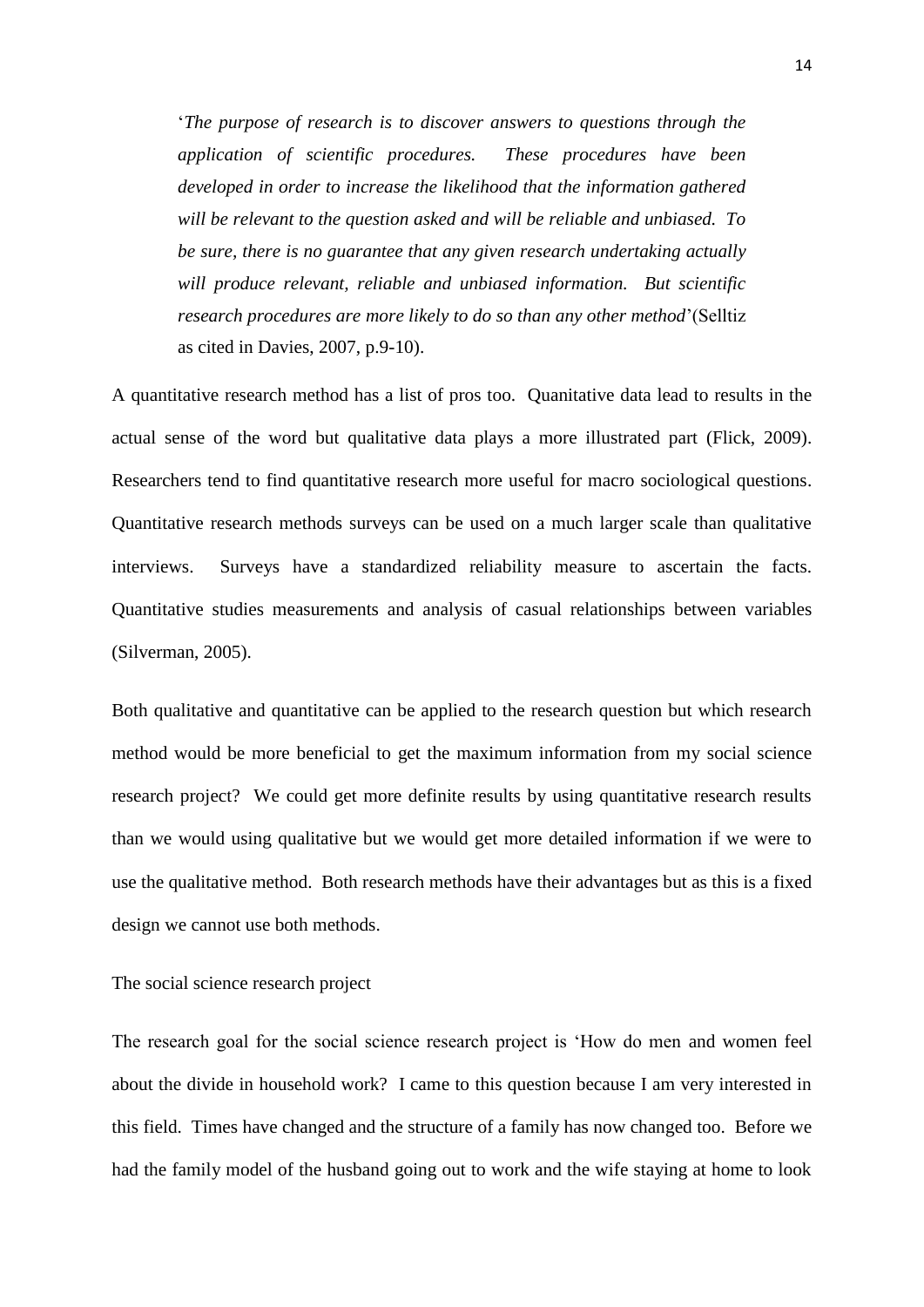after the children and the household, but things have come a long way since then. Not only are couples co-habiting rather than marrying, but women now have more power in the workforce, and due to equality rights they are getting paid fairly. Economic factors mean now that both have to go out to the workforce to live comfortably. Research has proven that although men do more within the house regarding the unpaid domestic work and childcare the women are still doing more than the men and are responsible for the majority of the household work and childcare. The fact that women do more than men has been proven numerous amounts of times so there was no need to go back and research this topic further. The research was carried out to find out what the different genders actually feel about the division of labour, are are they happy about it? Do they feel it is their duty to fulfil these household chores on top of their working day?

#### Choice of method

The method that I will be using for the research project is qualitative. There are a number of reasons that I chose this research method. The object of the research is to find out how men and women feel about the divide in household chores. Qualitative could provide an in-depth and interpreted understanding of the research participants and their views. The sample would be small in scale for more detailed data. The researcher would be in close proximity to the participants and could pick up on an issue that would have been overlooked if the research had of been quantitative. Also the interacting with participants leaves room for emergent issues to be explored. The data received through qualitative methods would be detailed and information rich (Lewis, 2003). The researcher gathered the information through paired interviews. Interviewing couples together would get a more honest response and there would be an opportunity to go deeper into feelings towards the topic. It would also give participants the opportunity to reflexed and give a response to their partner's answers. Using these methods of data collection would only allow for qualitative research methods and not for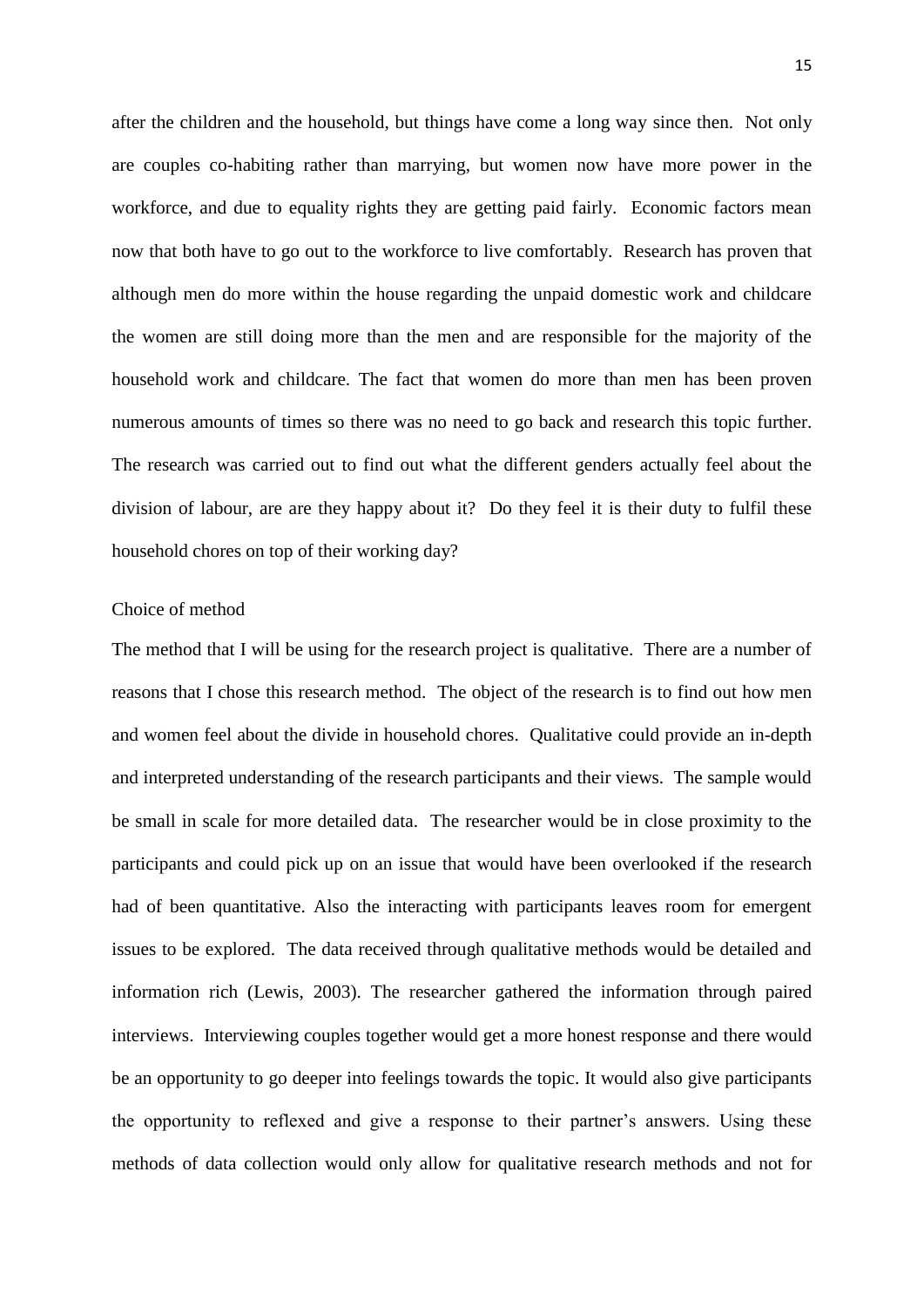quantitative so I would have no choice but to use qualitative research for this social science research project.

#### Ethics

As to ethically respect participants in this study, each participant signed a consent form. I It was be made clear to them that they could withdraw at any time form the interview. I outlined the basic study, inform them that this research was part of a college study, everything was put into laymen's terms so they will understand everything being discussed and will inform them that everything is confidential in this study and that nobody besides the researcher will know who was interviewed.

#### Sampling

The participants interviewed for the research project were six couples. The sample was gathered using the snowball effect finding one couple and asking them to pass on my details to anyone else they knew who was interested in being interviewed. All participants volunteered to be interviewed. The main criteria for participants were that they were male and female couples who lived together they could be married or co-habiting. They needed to be at a child bearing age, participants needed to be in their twenties or thirties. Having or not having children did not affect the sample. The researcher was originally contacted by eight couples to be interviewed. Two couples later cancelled. Participant ages ranged from 24 to 36. Their dependants ranged from none to three. Out of the six couples only two were married.

#### Procedure

The researcher found that participants seemed to be a bit shy at the beginning, therefore opened with a general question on how the participants met each other. Some participants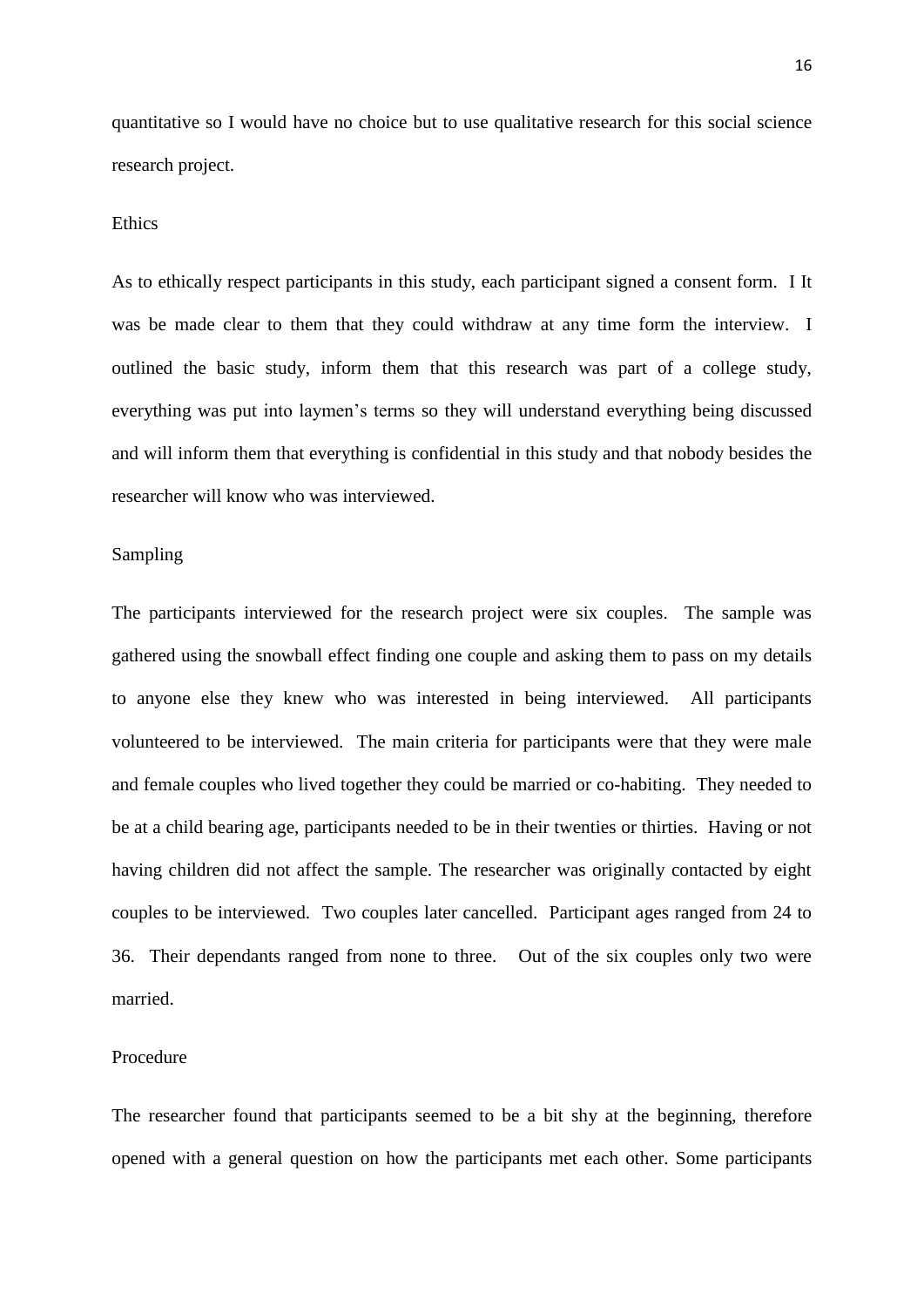only gave one worded answers to some of the questions but the researcher asked them to elaborate on those answers to try get more information. The researcher sensed that some couples found the discussion a bit difficult. Certain questions were met with a very heated discussion between couples and this was dealt with by asking a different question.

#### Data Analysis

Chosen method of analysis was thematic analysis.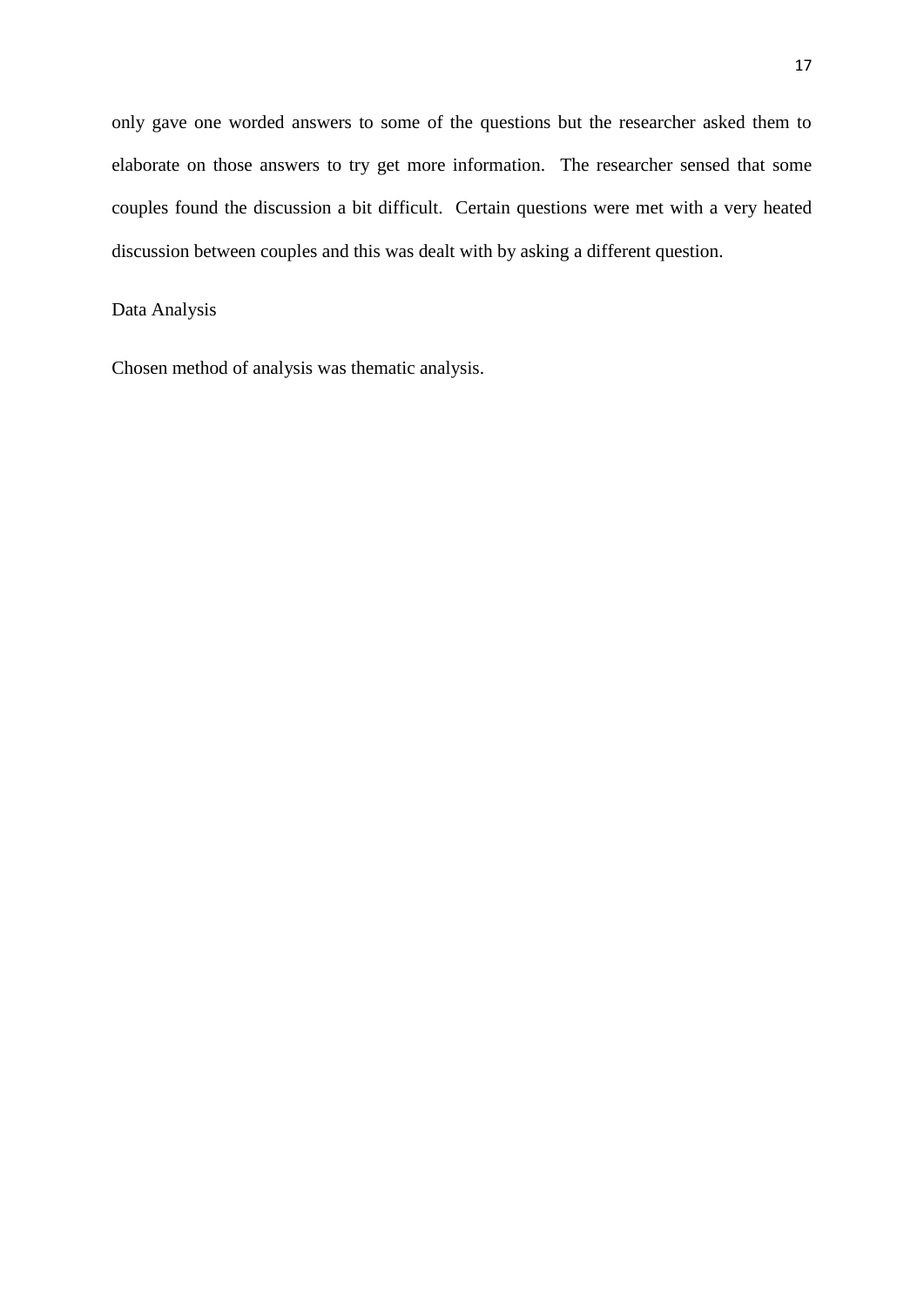#### **Results**

The main purpose of this study was to find out how the genders felt about the divide in the household. The participants were interviewed together as a couple and asked questions that would cause debate between them. During the interviews some interesting data came out of the analysis. Unfortunately it didn't all fit into the themes. In all the interviews which took place the females did the majority of the work although it differed between couples. Also I would like to add, that participates who worked around the same amount and had children, the childcare was more evenly divided. Those who lived together the longest seemed less stressed and managed the division better than those who moved in together more recently. Another interesting theme that came up was that the men usually went for the chores that they liked or least disliked, and left the rest for their partners. A number of themes emerged when analysing of the data but it's the following main themes that we will focus on.

- 1) Gender
- 2) Communication
- 3) Feelings
- 4) Changes

#### **Gender**

Although none of the male participants said they expected their partners to play the traditional functionalist role, the issue of gender was still a reoccurring theme that surfaced throughout the interviews. For example, one set of participants found that it just went that way as both were good at these specific jobs.

'Well we don't have a…..have a….. so Trionas a woman so she cooks more or anything like that, Trionas more experienced in cooking for example so she…eh she's better at it…so she does generally cook coz it's her strength,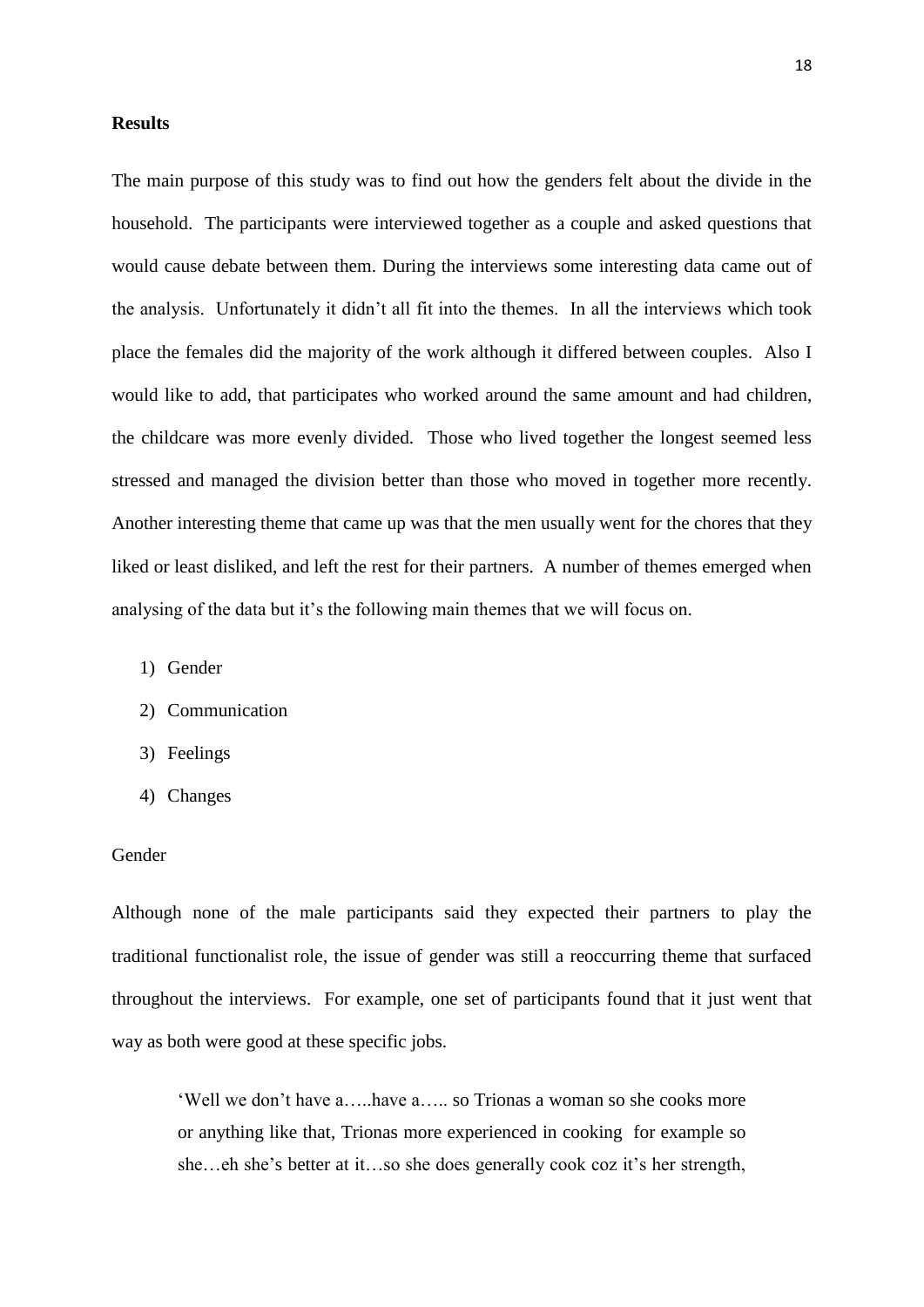she can do it better so she does it but like when I cook ehhh like I got a bit of experience now and I can do it well enough but there would be the odd thing which I wouldn't be sure of so I'd ask her so then she would come and so in that sense you know that distribution would be like eh in her favour like she would be doing more cooking but that only because she is good at it like I am in charge of the cables eh eh you know she calls it technology if it has two wires out of it and I don't say anything because she doesn't know what stuff is so I deal with it so in that sense there is a lot of stuff we don't mind like I don't mind sweeping the floor or cleaning the bathroom ' (Triona and Shane, one and a half earners).

Interestingly enough it was one of our female participants that felt like she was doing the 'man jobs' and was upset about it as she thought her husband should do the jobs considered 'manly' for example cleaning the windows and putting out the bins.

'Yes Lynn does everything, even the men's jobs'(Lynn and Deco, unemployed).

One participant actually felt that it was expected of her to follow the traditional role as she was a woman although she seemed to resent the fact that she was expected to act out this role.

'I'm in college and work and to be honest hate cleaning don't understand why I am expected to do the majority' (Sid and Nancy, dual earners).

Most of the participants children where too young to take on chores in the home. The issue of their future household roles came up and both male and female participants with a daughter felt strongly about the fact that they wanted more for their daughter than to become a housewife.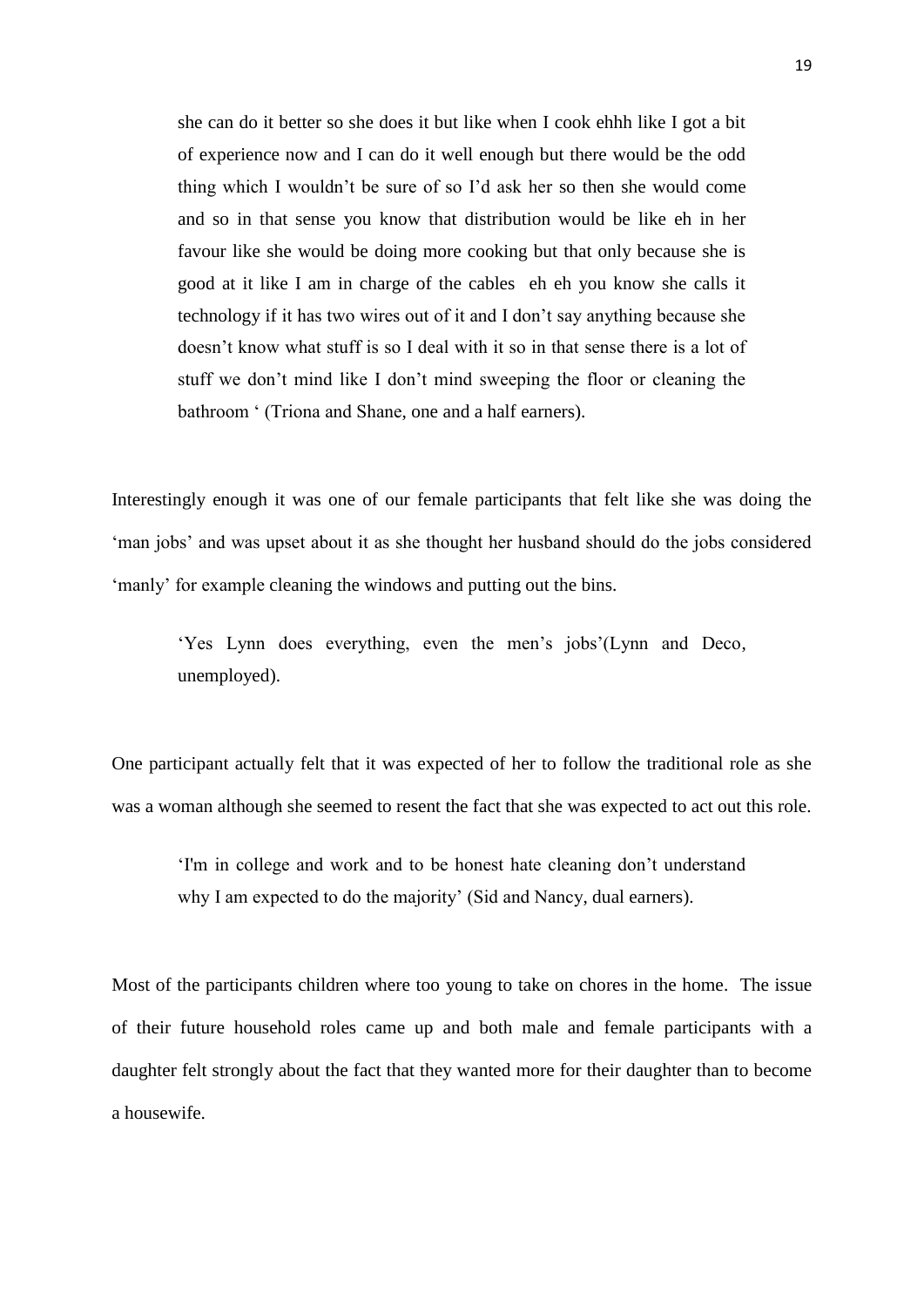'Oh right yeah definitely I don't want my daughter having to look after a fella all the time...like when we were growing up our ma's did it for their husbands. I don't want Kelly to be just a housewife I want more for her' (Lynn and Deco, unemployed).

Participants seemed reluctant to perceive some jobs as women's and some as men as they felt that they didn't want to be in those traditional roles. It seemed that female participants seemed more agitated that their partners refusal to step into the traditional male role but in the same instance were annoyed that they were expected to be in a traditional female role.

#### **Mothers**

Another strong theme that came through on why participants thought that their partners or they lacked the incentive to do housework and that was because they had at home been so used to their mothers doing everything for them that they didn't have the abilities to do the house work.

'When Jason was growing up his mam did everything for him... like when we first moved in together he didn't know how to make toast...he tried to put the bread in the microwave' (Nadine and Jason, part-time earners)

This is a reoccurring theme even for the female participants who grew up within the traditional functionalist roles at home.

'My mam did everything for me but she was a housewife I'm not' (Sid and Nancy, dual earners)

One participant in particular blamed her mother in law for that the lack of work her partner did in the home. She felt strongly that if he had of been given chores growing up that he would have been more able for chores in their home.

'Eh I suppose so like....his mam worked part time and did everything in the house, she says it now herself she did too much for them that they can barely look after themselves now' (Carla and Lenny, dual earners).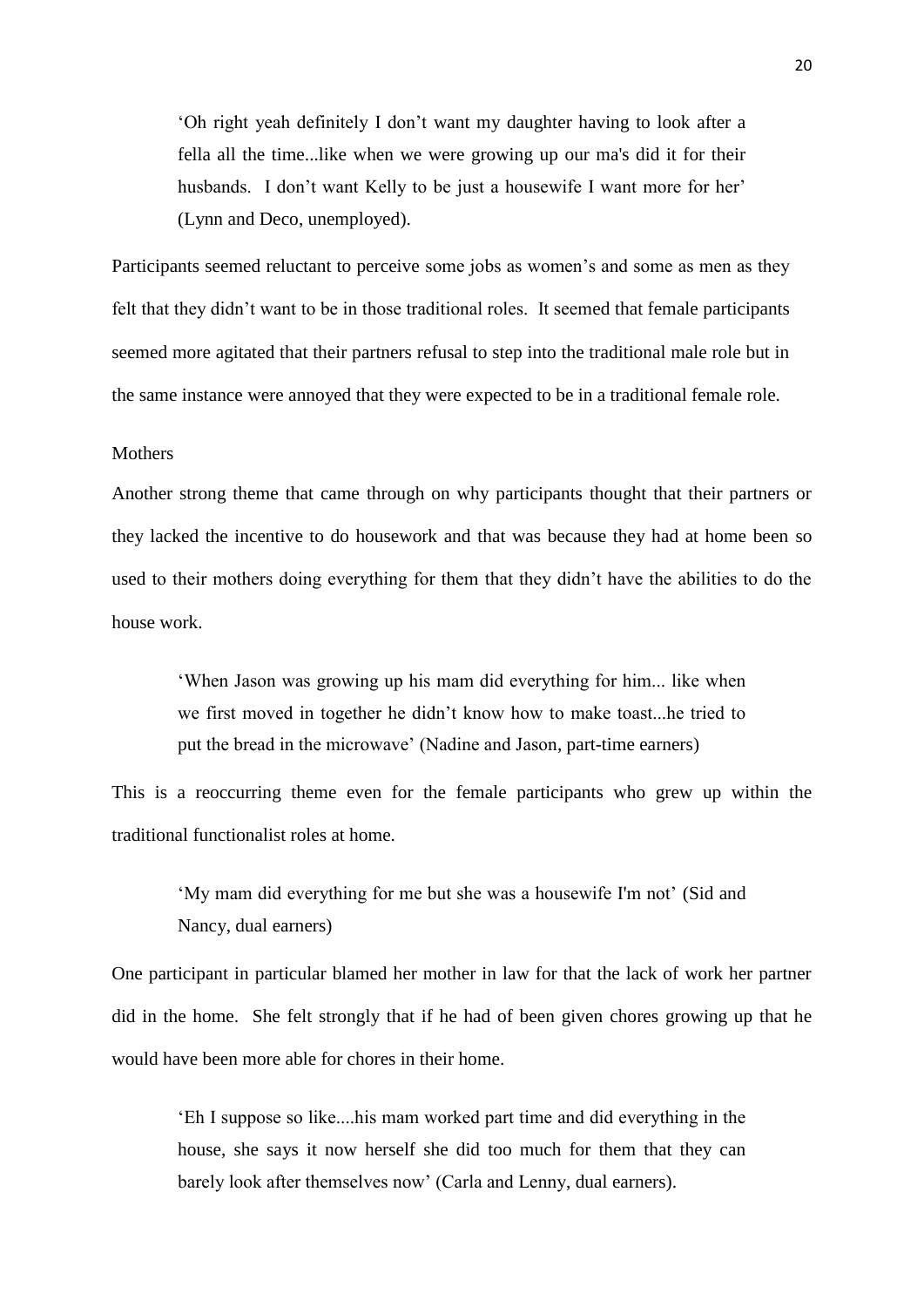Both male and female participants whose mothers had a strong traditional role in the home had a harder time adjusting to sharing chores in the home.

#### Communications

Two of the themes communication and feelings were consistently together as when participants were discussing the lack of communications the feelings ran high. Also the results of having no communications between them regarding chores made each party annoyed or stressed at the situation. Most of the couples could not agree that they had had any discussions regarding chores. To the question of have you ever discussed the division of the chores the couples had different answers.

'Carla: Yes Lenny: No' (Carla and Lenny, dual earners).

'Sid: No Nancy: Yes we have' (Sid and Nancy, dual earners)

Both parties felt that they were not being listened to. The females in the group found this more of a problem. Most couples admitted that the lack of communication between them did lead to arguments.

'We have killed each other many a time over this, right it's not a discussion. You don't listen until I go mad at ya and we have a big fight over something stupid' (Sid and Nancy, dual earners)

Another trend was that unless they were specifically told by their partner the men would not do any of the chores in the home.

'Well generally Gary does the rubbish but he has to be told, he wouldn't do it on his own' (Charlotte and Gary, unemployed)

One of the main changes the participants wanted was for the work to be done 'without having to ask'. This was a recurring response to the question 'Are there any changes you would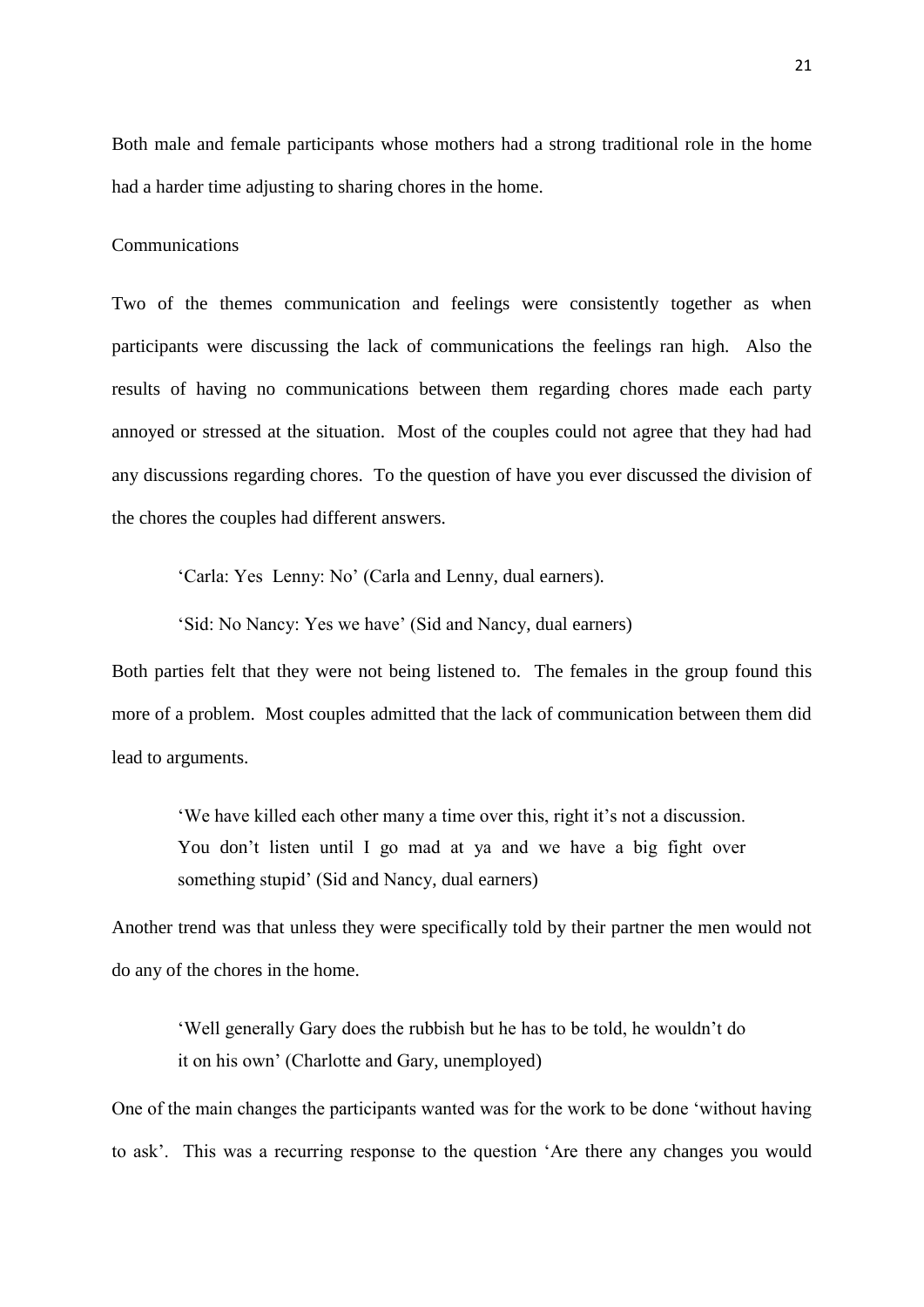make to the divide of chores?'

'It's just the having to tell him to do things that annoys me, he knows there is stuff that needs to be doing but he just won't do it' (Charlotte and Gary, unemployed).

'All Lenny does is put out the bins but he thinks its 50 -50. It's a joke. I do everything and I get no help it's like he doesn't see the mess like come on you live here how could you not see the mess? If I want anything done I have to ask and even then it's like, in a minute in a minute sure I'm quicker just doing it myself than asking. I get so annoyed about this I would just love not having to ask him to do things if he would just get on with it' (Carl and Lenny, dual earners)

Instead of having a discussion the participants generally fought over the chores. Some participants felt it was easier just to do the work than asking for help and having to wait for their partners to help with the work.

'No although there is good intentions there but just you know sometimes it's just easier to do something yourself than trying to make and hassle someone to argue with someone to do ……you know you could probably go in and ask could you do that but then you kind of want to do it now and when you're ready for it to be done but they don't want to do it again for a couple of hours and then you start its easier for me to just go do it myself' (Triona and Shane, one and a half earners).

Some participants found that through arguments and discussions they were in a better place now regarding the division of the housework. That their partner listened to them and they came to a happy medium.

'Yeah but I've said like time and time again when I've done loads of cleaning and I feel like I'm doing an unfair amount and I've said it a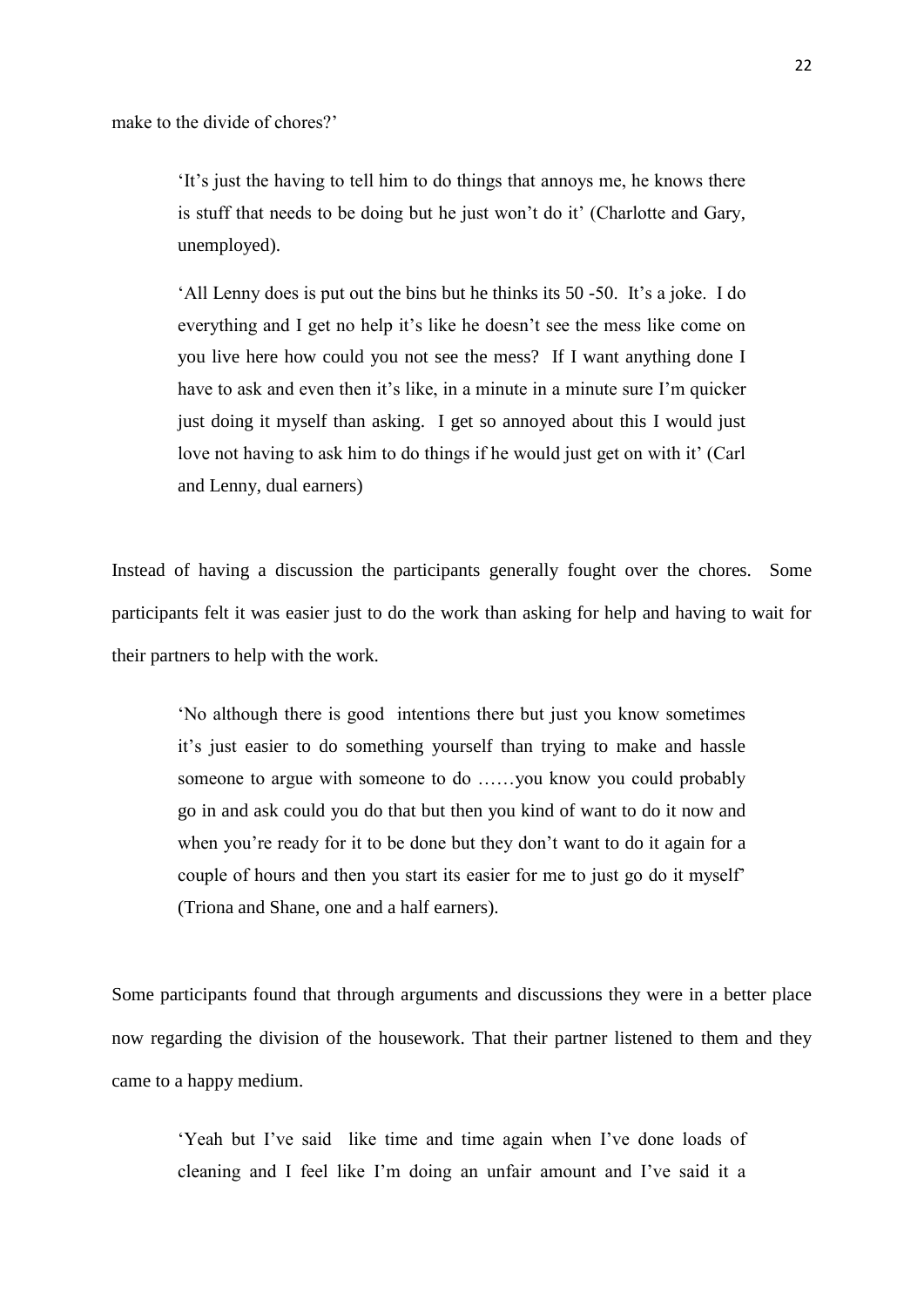million times and I think that's why we are at the place we are now because I gave out and we fought' (Sid and Nancy, dual earners)

#### Feelings

The interviews themselves brought a lot of feelings to the surface for instance there was some anger during the interviews between couples who couldn't agree on responses. As well as the discussion of feelings, the reasons for these feelings kept repeating in the interviews. The female participants were more forthcoming with how the division made them feel.

'Yes but if you just did it right I wouldn't have to go around doing it again. I just get sick of it I wish I didn't have to tell him. That's the main thing that annoys me telling him to do it or having to go around and fix what he has done. Like who needs a cigarette break between hanging out clothes. You just do it then have a smoke not hang half and leave half and wander off roll a cigarette and smoke it then finish the washing and not even doing it right' (Charlotte an Gary, unemployed).

'No but we both work so why should I do the majority of the cleaning too. He may do a little bit of DIY but certainly not enough to bring the divide up to 50 50. I get so pissed off at him and this is a sore subject but what can I do...I say it and say it but because his mother did everything for her precious boys he expects me to do it' (Carla and Lenny, dual earners).

It was a reoccurring emotion of annoyance or stress.

'No he has to be told. He would leave it there letting it over flow unless I say something to him. It gets annoying. It be great if I didn't have to ask him to do every little thing he does' (Charlotte and Gary, unemployed)

The majority of males were happy or had no specific feelings regarding the division of the chores. Only one female participant actually said that she was happy with the way things were done in the home.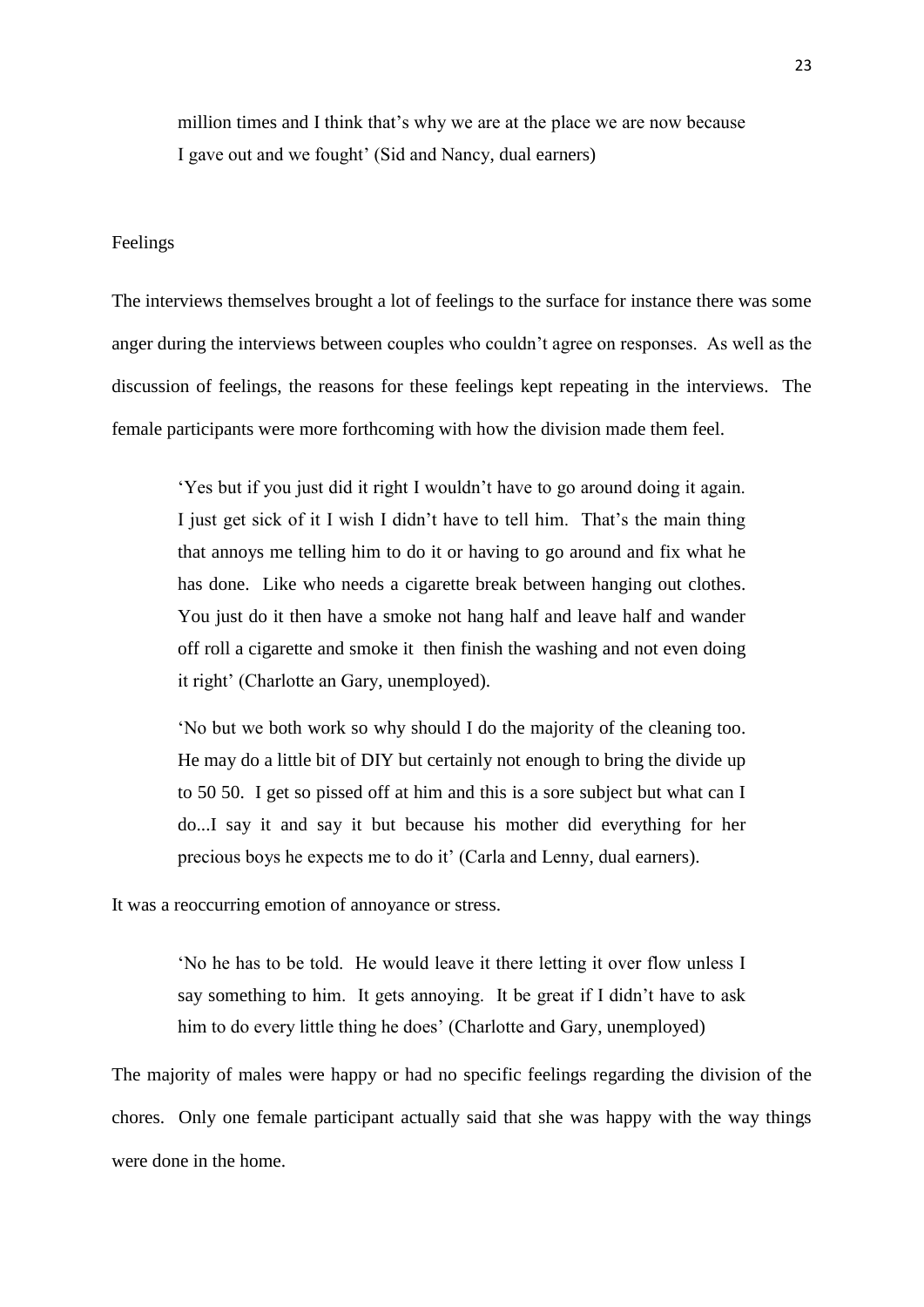'But saying all that, he doesn't drive yet so I wish he would start driving so I wouldn't have to do all the driving with the baby or I wouldn't have to go do the shopping but other than that I would say I'm very happy at the minute' (Sid and Nancy, dual earners)

There are a number of reasons for the fighting within the couples that was reoccurring throughout the interviews. The main ones for females is their partners do not see the mess, that their partners don't do the chores when asked, having to ask in the first place and when they do the work it's not done right or to their standards, that they have to go back and do it. The women interviewed seemed to get on with the chores in the house even though they thought they were unfair. After a while then the emotions came to the surface and then an argument would begin.

'Well sometimes and sometimes I get annoyed. I fucking run amuck' (Nadine and Jason, part time workers).

#### Changes

One interesting theme that came up was that there had been recent changes in the divide. This had occurred in half of the participants homes. It still didn't bring the divide up to equal amounts but changed the divide none the less. The three reasons for these divides were

- 1) Recent changes in employment
- 2) Refusal of one of the parties to do certain jobs
- 3) Through discussion or arguments the divide got better

Recent changes in employment with either unemployment or just a reduction of paid working hours resulted in the males being in the home more. With this change the division of housework changed.

'Deco would collect the kids but that is because I done it for years so I am sick of doing it coz he was always working so now that he is home he'd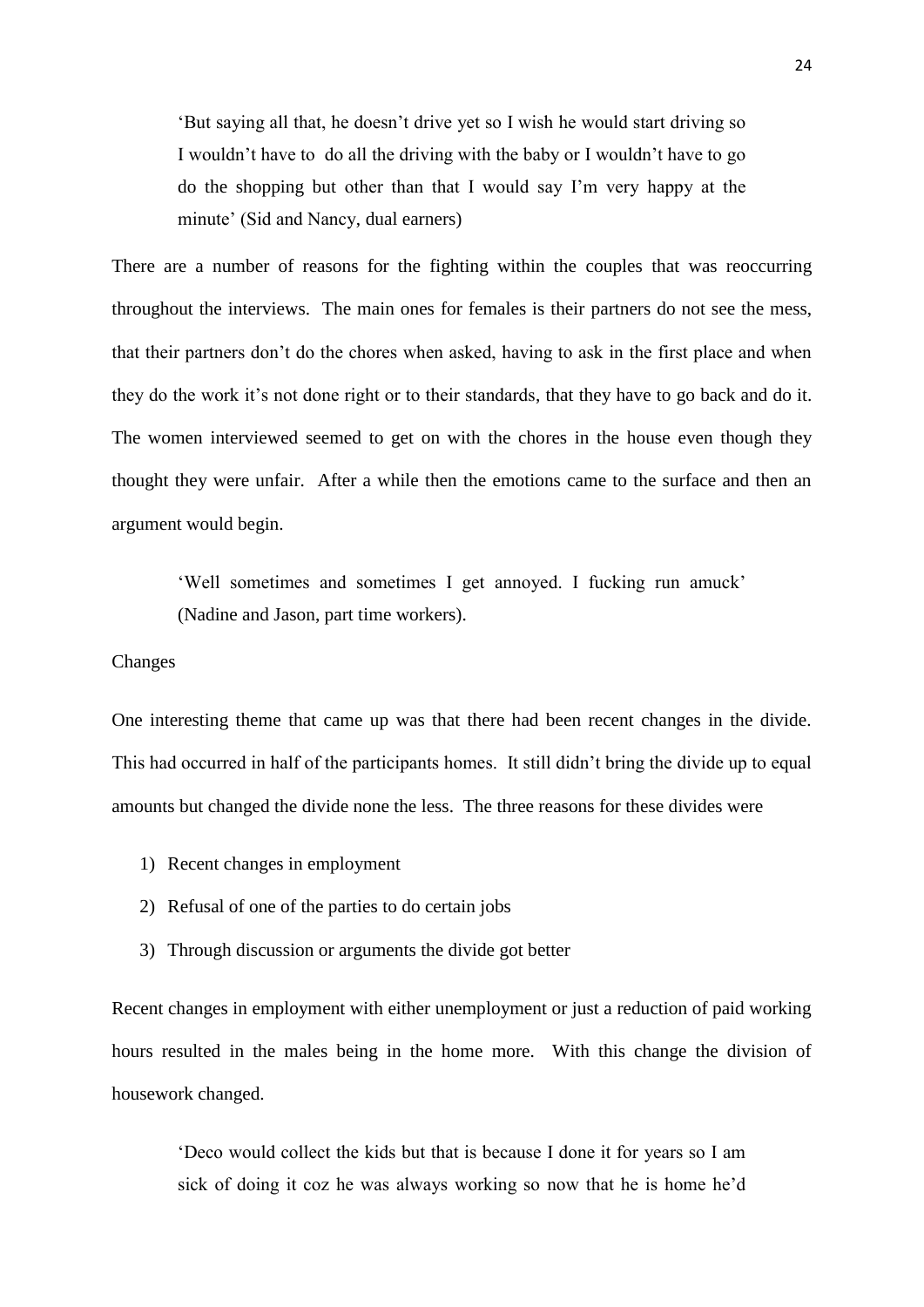collect them most days and if they have to go to rugby, if I don't feel like doing it'(Deco and Lynn)

'Well I want to add that although Deco does a bit now before he was unemployed he did nothing' (Deco and Lynn)

'But that's only coz his da's business went bust that's the only reason he does a bit more now he doesn't work as much. Before he did nothing only a couple of little bits around the house like' (Nadine and Jason).

Other participants point blank refused to carry on doing certain chores. And for that reason evening up the division.

'Oh he cleans the lad's room coz I refuse to do it anymore' (Nadine and Jason)

Other participants were found that through communication the divide eventually evened out between them but said that unless they fought for it, it would have not changed.

'I've said it a million times and I think that's why we are at the place we are now because I gave out and we fought' (Sid and Nancy)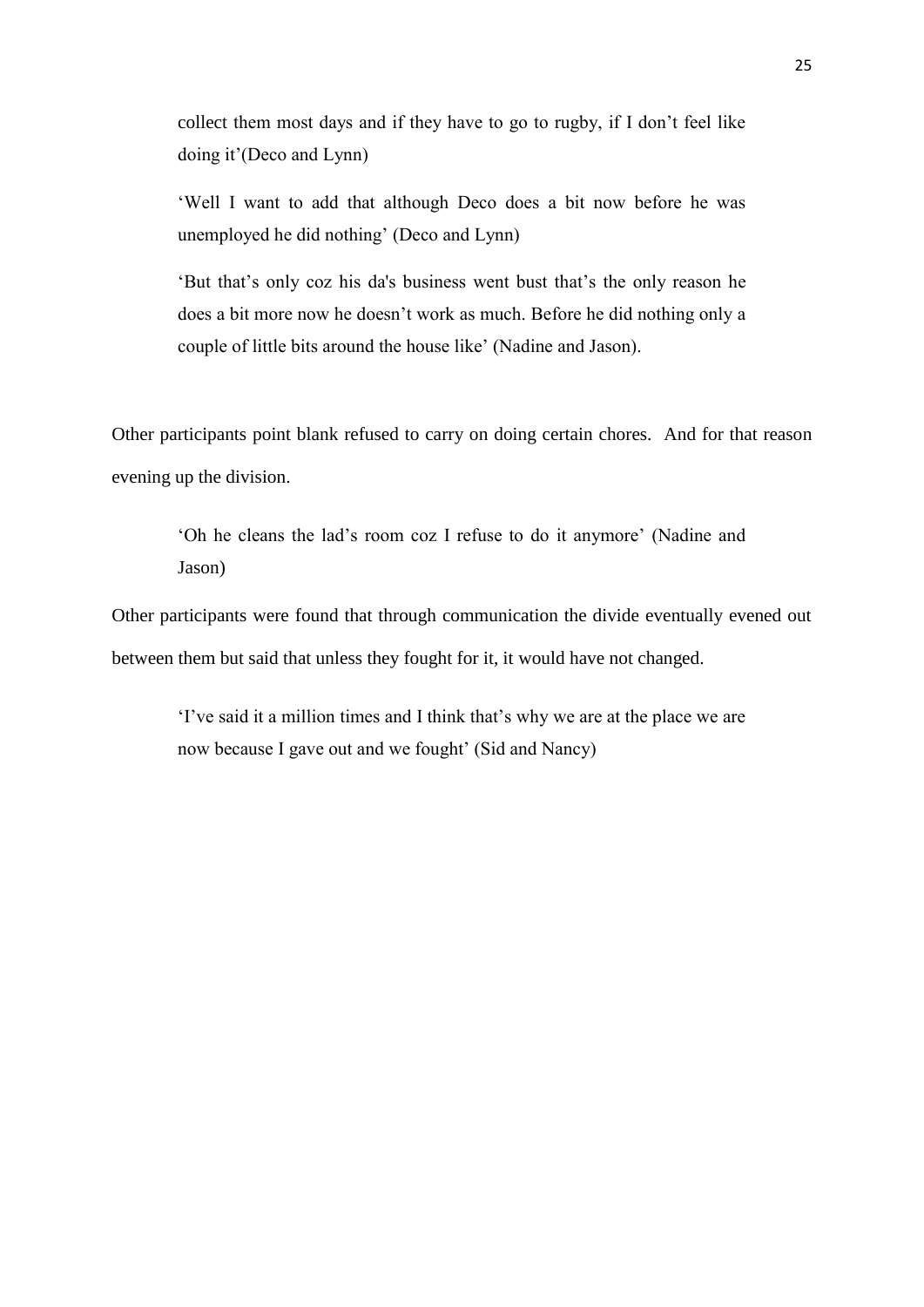#### **Discussion**

The Aim of this study is to find out how both men and women feel about the divide in household chores. The researcher interviewed six couples. The couples were interviewed together and data gathered. This section will analyse the results of this study. It will also be the discussion of the weaknesses and limitations of the study.

With the data gathered four strong themes emerged with this study.

- 1) Gender
- 2) Communication
- 3) Feelings
- 4) Changes

#### Gender

Results showed that women wanted the best of both worlds. They didn't want to be seen as cleaners or homemakers especially when they worked outside the home but also the same women wanted their husbands to complete the gendered 'man' chores in the home for example cleaning the windows or putting out rubbish bins. Previous studies support these findings. Sinno & Killen (2009) found that children felt that their parents had roles to take in the home and that it was acceptable for the mother to work outside the home if that is what they wanted but the father's role was to be out working providing the financial stability. Research showed that a number of the participants where supporters of gender equality and wanted the men to do the 'female' jobs but also they wanted their partners to also play the traditional role in the home as well. Some female participants felt that they were expected to fall into the carer's role and that it just happens automatically and that they take a bigger role in the domestic chores and fall into the more traditional roles. This is supported by previous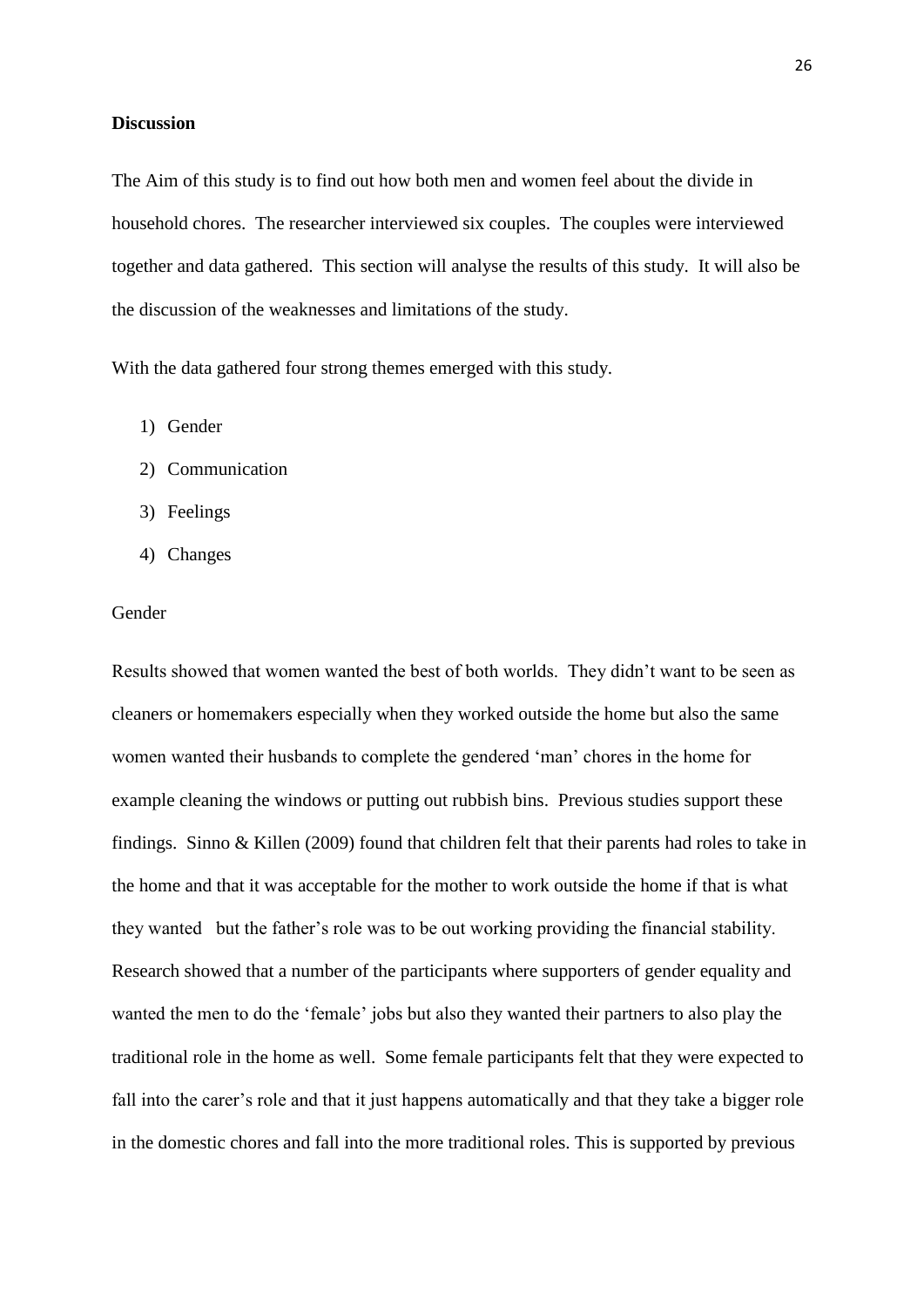research by Weismann et al (2008), whose study of 31 Dutch couples found that although they said they think it's fair for an equal divide with regards the domestic tasks that the couples generally found that they developed into the more common roles of Dutch couples as one and a half earners. The men stayed in full time employment while women went part time and took on the domestic responsibilities within the home. The women in the Dutch study said that the division had grown and that they had not discussed it. Parents with children and especially girls felt that that they did not want her slipping into a traditional role in the future and that they wanted a better life for their daughter but yet previous research has shown (Leonard, 2004) that girls are expected to do much more in the home. Results of this study showed that chores in the home where gendered for young children. Girls are more likely to help with a younger sibling when compared to boys, but boys had more outdoor chores like putting rubbish out or gardening. A strong theme throughout the study was the role of the participant's mothers. Both male and female participant's mothers played a more traditional gendered role. Some of our participants found that there partners mothers did too much for them growing up. For example one male participants when moving in with his partner couldn't make toast. This leads to frustration and stress for certain couples. Gender Ideology within couples was apparent. Each of the couples had expectations of the roles their partners should take within the home. A study done by Mi nnote, Minnotte, Pedersen Mannon & Kiger (2010) found that egalitarian women had the lowest level of marital satisfaction. Traditional men had the highest level of marital satisfaction when married to traditional women. Donald and Livington (2008) suggest that men coming from a traditional perspective are less likely to participate in domestic chores but are inclined to accept more responsibility with childrearing.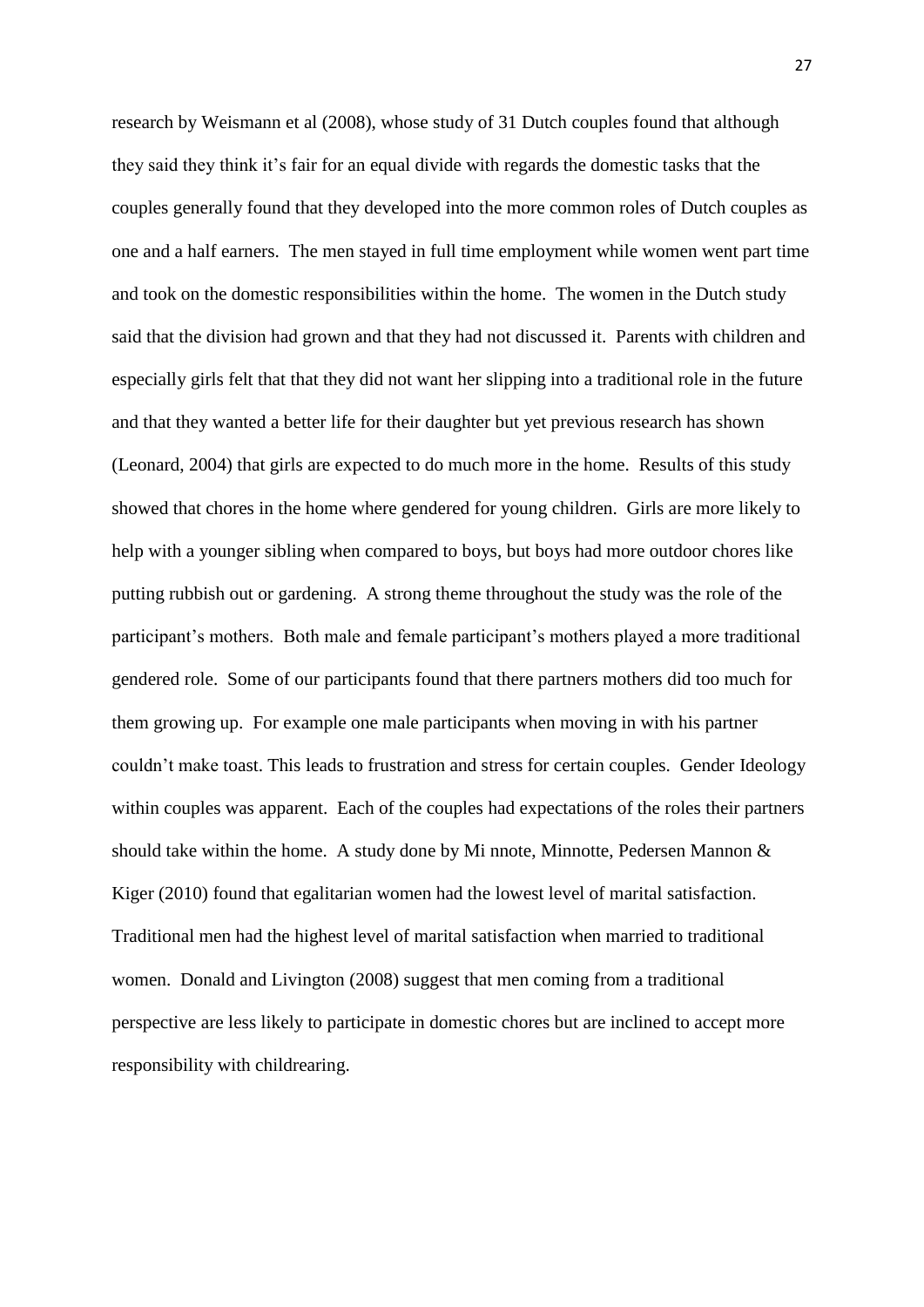#### **Communication**

The research suggests that the couples had a problem with communication. This caused a lot of strong feelings between the couples. Their answers were different to the basic question of 'have you ever discussed the division of chores?'. This suggests that they are both unsure of the communication between them. The lack of communication between the couples leads to arguments between them. With some participants feeling that their partners didn't listen to them at all. Some participants felt like it was easier to just carry on with the task themselves rather than entering a debate or argument regarding a certain chore they wanted their other half to do. Previous research supports this theme as Weismann et al (2008) suggest that their sample group didn't discuss the division of labour but it just happened naturally between them. The division of housework was only discussed when one of the partners (usually the women) became frustrated with the situation. This suggests that women would rather take the majority of the domestic chores than confronting their partners. Evidence would suggest that good communication is the key to a happy family. Karaka, Dean Lee, and MacDermid (2004) research suggests that good communication is essential for well-being and having a good relationship among family.

#### Feelings

The overall feelings in the interviews were of anger. Feelings where expressed more by the females in the group rather than the males. And the feelings expressed by each person was negative for the females within the couple and either happy or indifferent from the males. The general feelings expressed by the females interviewed were of anger and annoyance. This was directed at their partners and was caused by the unfair divide in the household chores. These feelings were then linked to the well-being of the couples as the frustration and anger felt then lead to stress for the females. The outcome of these negative feelings was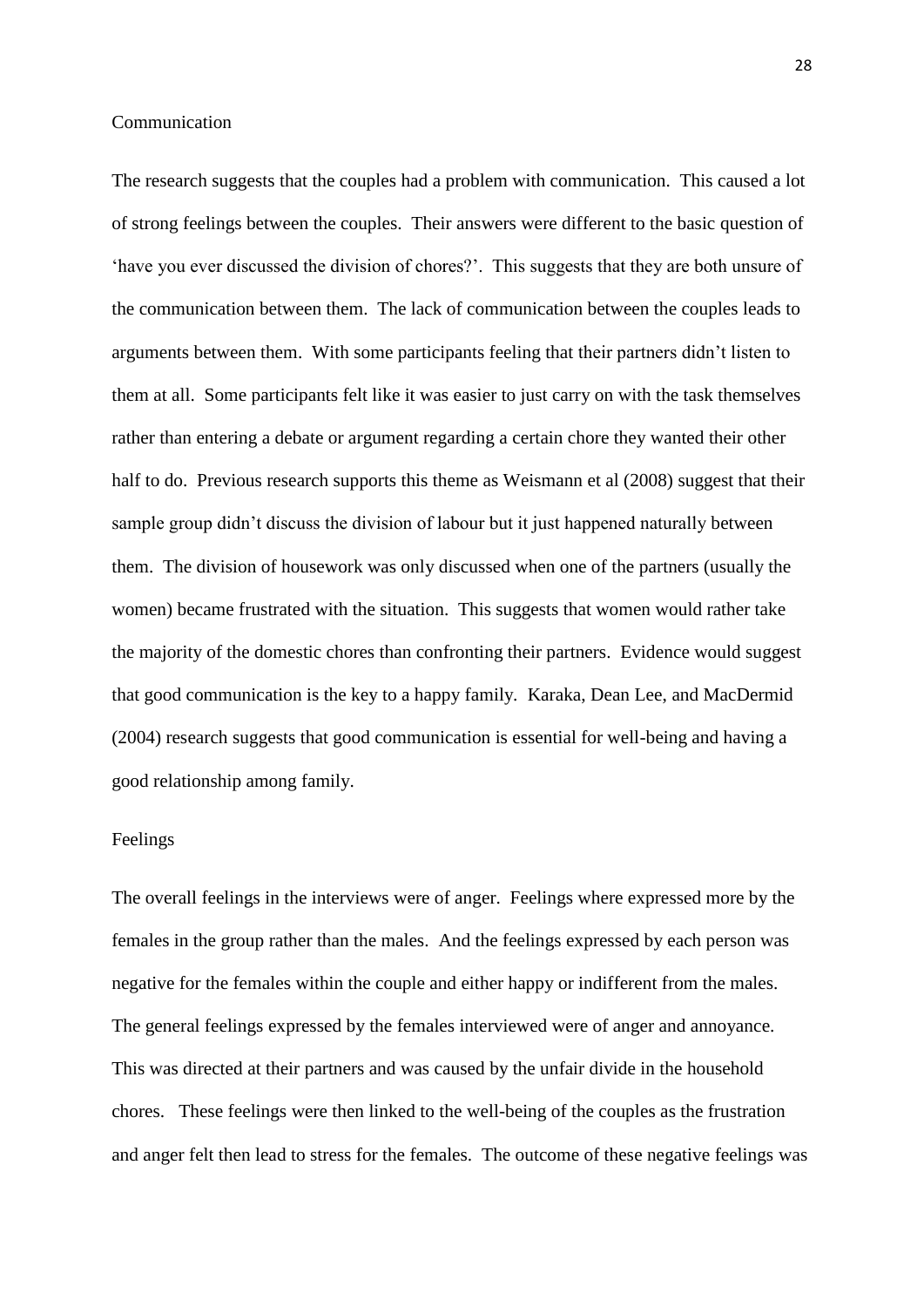that the couples then had arguments rather than discussions with positive communication. Research by MacDonald, Phipps and Lethbridge (2005) has suggested that high stress levels are the result of either negotiations with spouses to do more housework and spouses 'helping out' when their partner are overwhelmed. This results in the increase of stress levels instead of decreasing. Some research suggests that conflict can be an important role in the decision making. Weissmann, Boeije, van Doorne-Huiskes and den Dulk (2008) research found that it was usually the women that erupted and started the conflict regarding the division of work. The women had eventually become frustrated and dissatisfied with the division. This resulted in communication between couples with then positive outcomes. The men interviewed all seemed happy with the divide of the household chores this could be due to the fact that they have the least amount of domestic chores to do. As Minnote, Minnotte, Pedersen Mannon & Kiger (2010) research suggests that mens marital satisfaction is higher when the gender ideologies of both spouses are similar. This suggests that traditional men with traditional women are happier than traditional men married to egalitarian women.

#### Changes

This was the most unexpected theme to have emerged from the interviews. Most of the couples spoke about the recent changes that have happened in their households regarding the divide of domestic chores. One couple believed that because of this conflict, that positive change has happened. Through fighting, they have reached a happy medium and have regular communication. As suggested before by Weismann et al (2008) conflict can help a situation and can encourage communication between couples with positive results. There has been numerous research studies done on the changes in the divide of domestic chores and it has been proven on numerous occasions that men have increased their share of the domestic chores. These studies do not support the recent changes that couples spoke about. These recent changes are due to the current recession in Ireland and how now that the partners were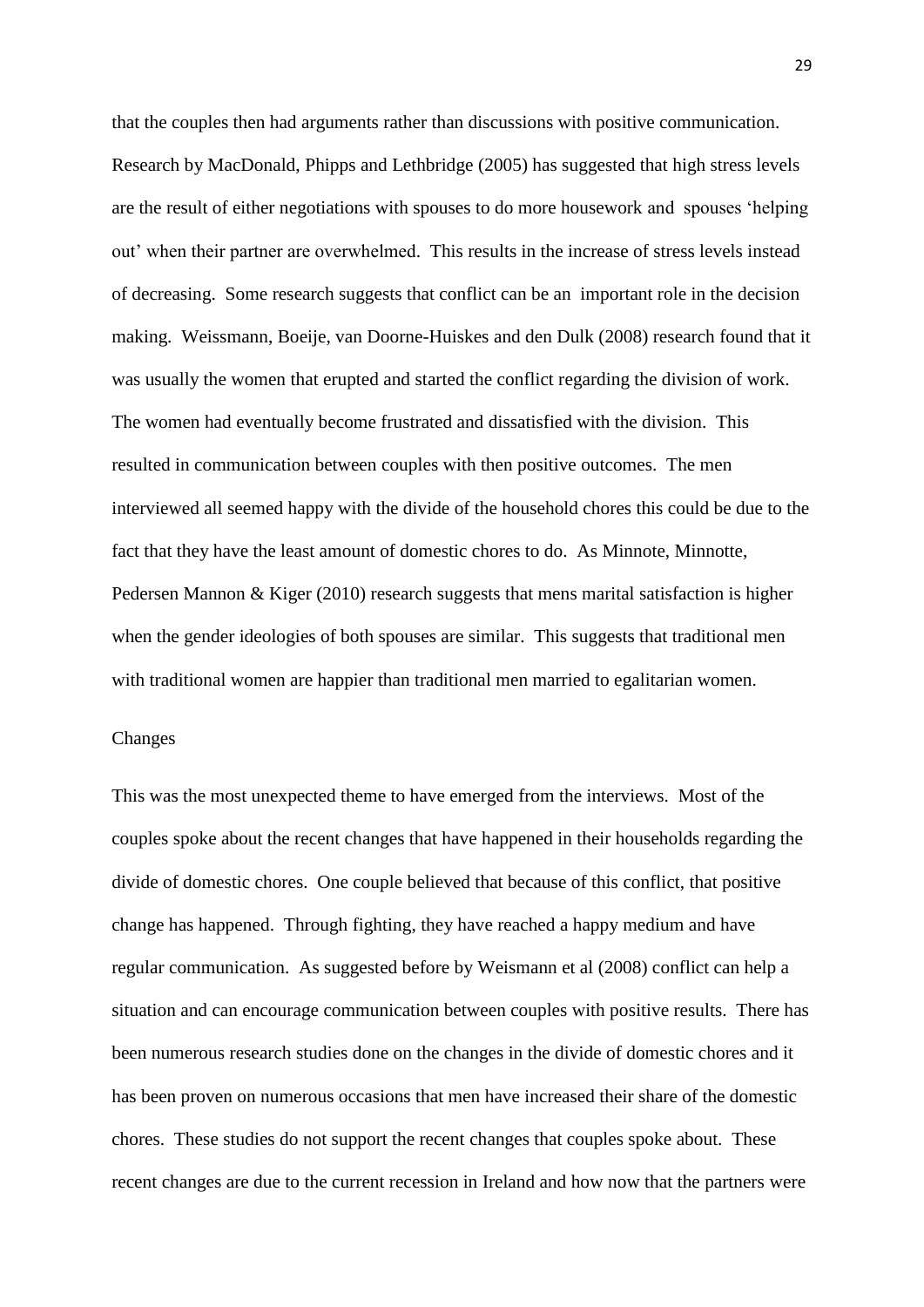at home more that they have increased the amount they do around the house. I would suggest that more research is needed on the effects of the current economic recession in Ireland in households.

#### **Limitations**

There are a number of weaknesses and limitations in my research that I would like to address. Firstly the sample used in this research project was general. I feel that results would have been more conclusive if my sampling had been more specific. The participants were general, for instance instead of using a mixture of different employment status; to have interviewed just employed or just the unemployed or an equal number of each may have had more specific findings. Also I would have preferred to interview couples at the same stage in life for example couples who just moved in together or who were about to embark on parenthood to get more generalised findings. A sub theme came through of participants mothers doing everything for them. I feel that it was a missed opportunity not to delve deeper into the issue of participants coming from traditional nuclear families and what they expected from their partners before they moved in with them. More questions could have been asked to those with children what they expected of their children in the future i.e. would they encourage their boys to do more chores or their daughters to do less. When the interviews were over and I had turned off the recorder the participants immediately opened up more. I feel that to get more information or more truthful information I should have arranged follow up interviews with the participants or asked participants to partake in a focus group first and then follow up with an interview when emotions from the focus group were still running high.

The main research question 'How do men and women feel about the divide in household work' I believe was answered in the theme Feelings; the men interviewed seemed happy with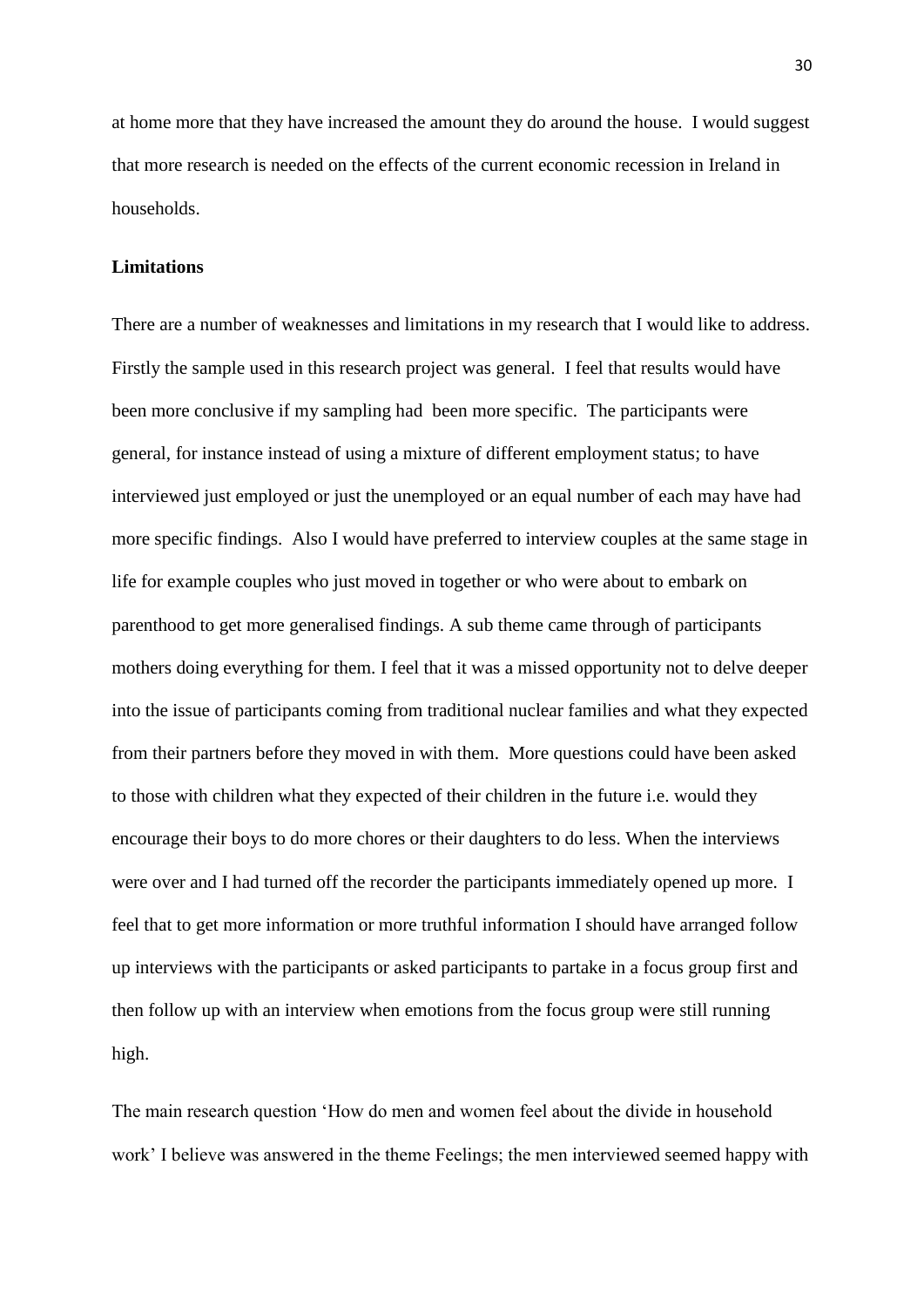the divide. The women interviewed had quite the opposite feeling. The feelings discussed were anger and frustration. This evolved into stress for the women interviewed which affected their well-being. Subsequent questions were also asked. 'Is there any patterns emerging from the level of education of the participants interviewed?' and 'Is the divide fairer for couples with or without children? ' Both of these questions were unable to be answered for the reason that there was not enough data collected to have any conclusive or significant results. A study done on a larger scale may lead to better results.

The findings of this study are consistent with previous studies on the subject however more research could be done in this field. Results regarding the resent changes in the division of household work within the homes are very interesting as it was a result of the recent economic recession in Ireland. I believe that further research on this topic could be very interesting. Unfortunately due to the small sample used in this study the findings could not be generalised to the entire population and research on a larger scale would be beneficial to the themes emerged from this study.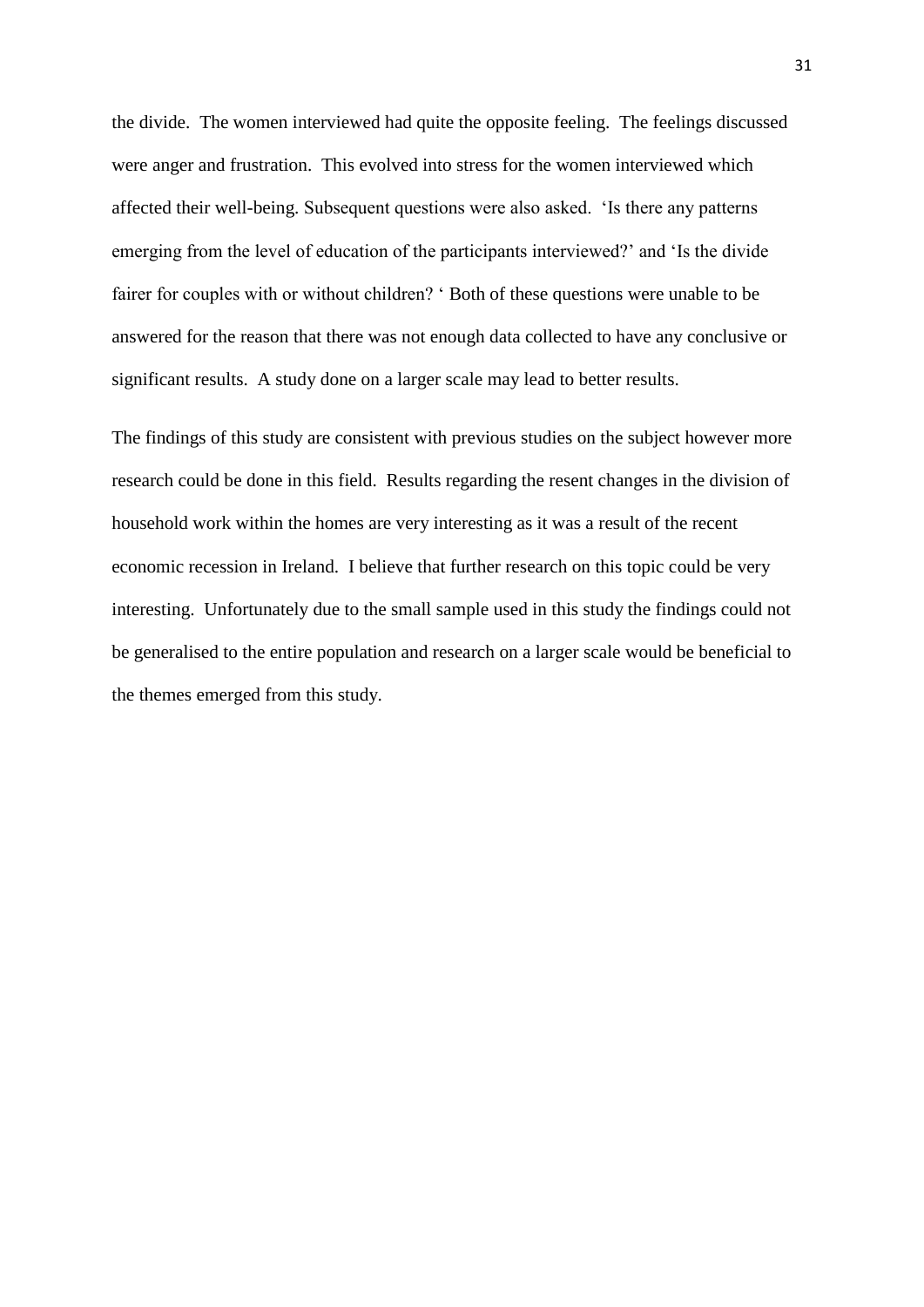#### **Conclusion**

To conclude four important themes emerged from the data collected. The women interviewed wanted equality to a certain extent. They want their partners to step up and do more of the 'indoor chores' which are seen as women's work, but they still expect their partners to do the 'outdoor chores' which is seen as men's work. Communication between couples is a key issue and the fact couples do not communicate well with each other was evident. Lack of communication can lead to arguments but this can turn out to have positive effects. The research question was answered by the Feelings theme. 'How do men and women feel about the divide in the household work?'. The men interviewed seemed happy with the divide of the household work but the females interviewed were angry and frustrated. This affected their overall well-being as all the females discussed getting stressed by the current situation and by their partner's lack of input into the home. Unfortunately the subsequent questions were unanswered as there was not enough data collected to see any conclusive or significant results emerge. There have been recent changes reported by the couples interviewed. This was the result of the current economic recession in Ireland. Some of the men interviewed had recently lost their job or their hours were cut back giving them more time in the home. This area would benefit from further research.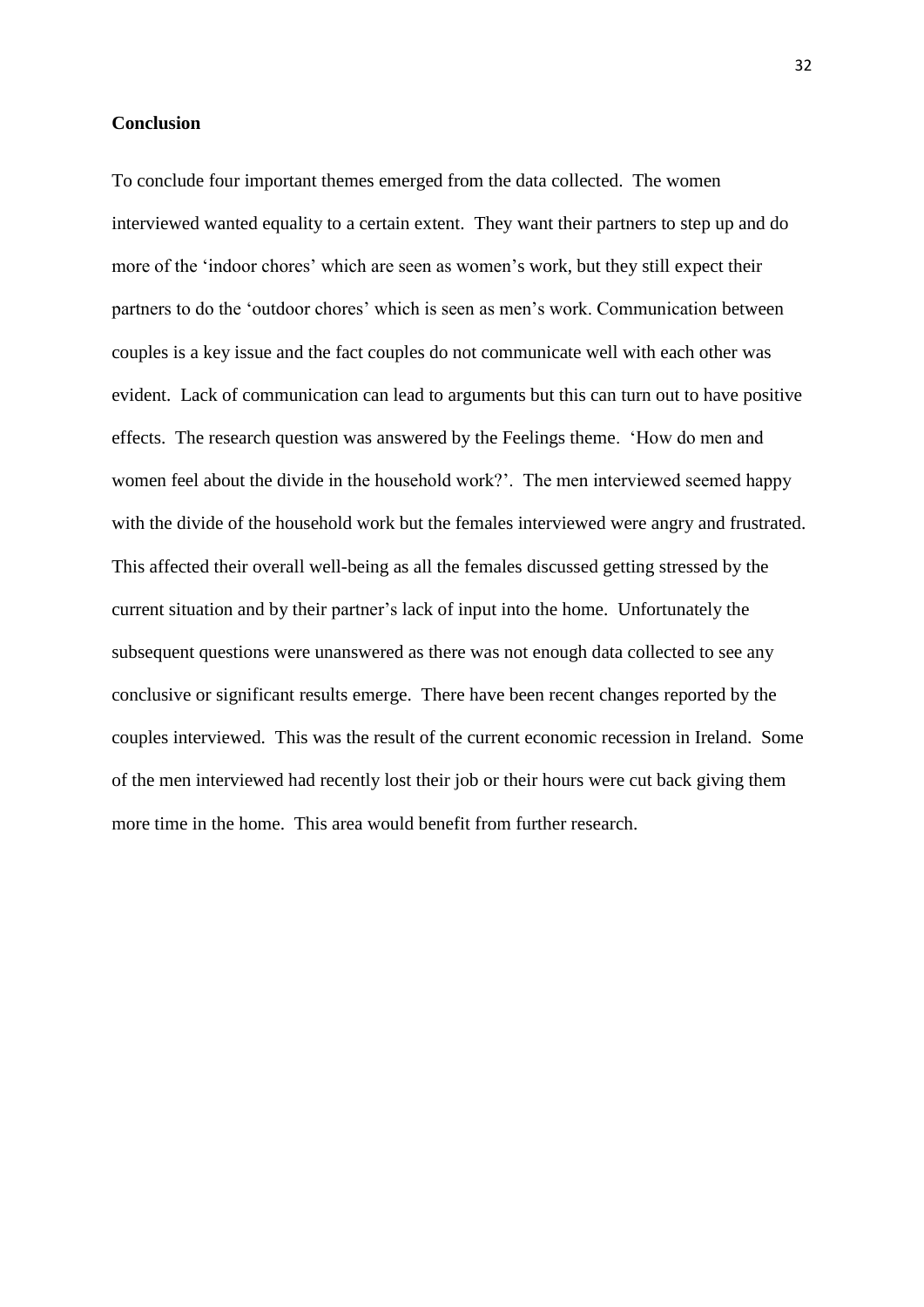#### **Reference**

Boye, K. (2009). Relatively Different? How do Gender Differences in Well-Being Depend on Paid and Unpaid Work in Europe?. *Social Indicators Research*, *93*(3), 509-525.

Davies, M. B. (2007). *Doing a successful research project using qualitative or quatitative research methods .* London: Palgrave Macmillan.

Donald, F., & Linington, J. (2008). Work/family border theory and gender role orientation in male managers. *South African Journal Of Psychology*, *38*(4), 659-671.

Erickson, R. J. (2005). Why emotion work matters: sex, gender, and the division of household labor. *Journal Of Marriage & Family*, *67*(2), 337-351.

Evertsson, M. (2006). The reproduction of gender: housework and attitudes towards gender equality in the home among Swedish boys and girls. *British Journal Of Sociology*, *57*(3), 415-436.

Fahri Karakas, Mary Dean Lee, Shelley M. MacDermid, (2004),"A qualitative investigation into the meaning of family well-being from the perspective of part-time professionals", *Equal Opportunities International*, Vol. 23 Iss: 1 pp. 57 – 77

Flick, U. (2009). *An Introduction to Qualitaative Research .* London: Sage.

Hochschild, A. (2003). *The Second Shift*. New York. Penguin.

Hook, J. L. (2006). Care in Context: Men's Unpaid Work in 20 Countries, 1965–2003. *American Sociological Review*, *71*(4), 639-660.

Image Retrieved April 17, 2012, from http://www.debbieschlussel.com/10889/men-the-newwomen-alert-husbands-housework-sex/

Leonard, M. (2004). Teenage Girls and Housework in Irish Society. *Irish Journal Of Sociology*, *13*(1), 73-87.

Lewis, J. R. (2003). *Qualitative Reserch Practice A guide for Social Science Students and Reserchers.* London: Sage Publications.

MacDonald, M., Phipps, S., & Lethbridge, L. (2005). Taking Its Toll: The Influence of Paid and Unpaid Work on Women's Well-Being. *Feminist Economics*, *11*(1), 63-94.

Minnotte, K., Minnotte, M., Pedersen, D., Mannon, S., & Kiger, G. (2010). His and Her Perspectives: Gender Ideology, Work-to-Family Conflict, and Marital Satisfaction. *Sex Roles*, *63*(5/6), 425-438.

Sayer, L. C., England, P., Bittman, M., & Bianchi, S. M. (2009). How Long Is the Second (Plus First) Shift? Gender Differences in Paid, Unpaid, and Total Work Time in Australia and the United States. *Journal Of Comparative Family Studies*, *40*(4), 523-545.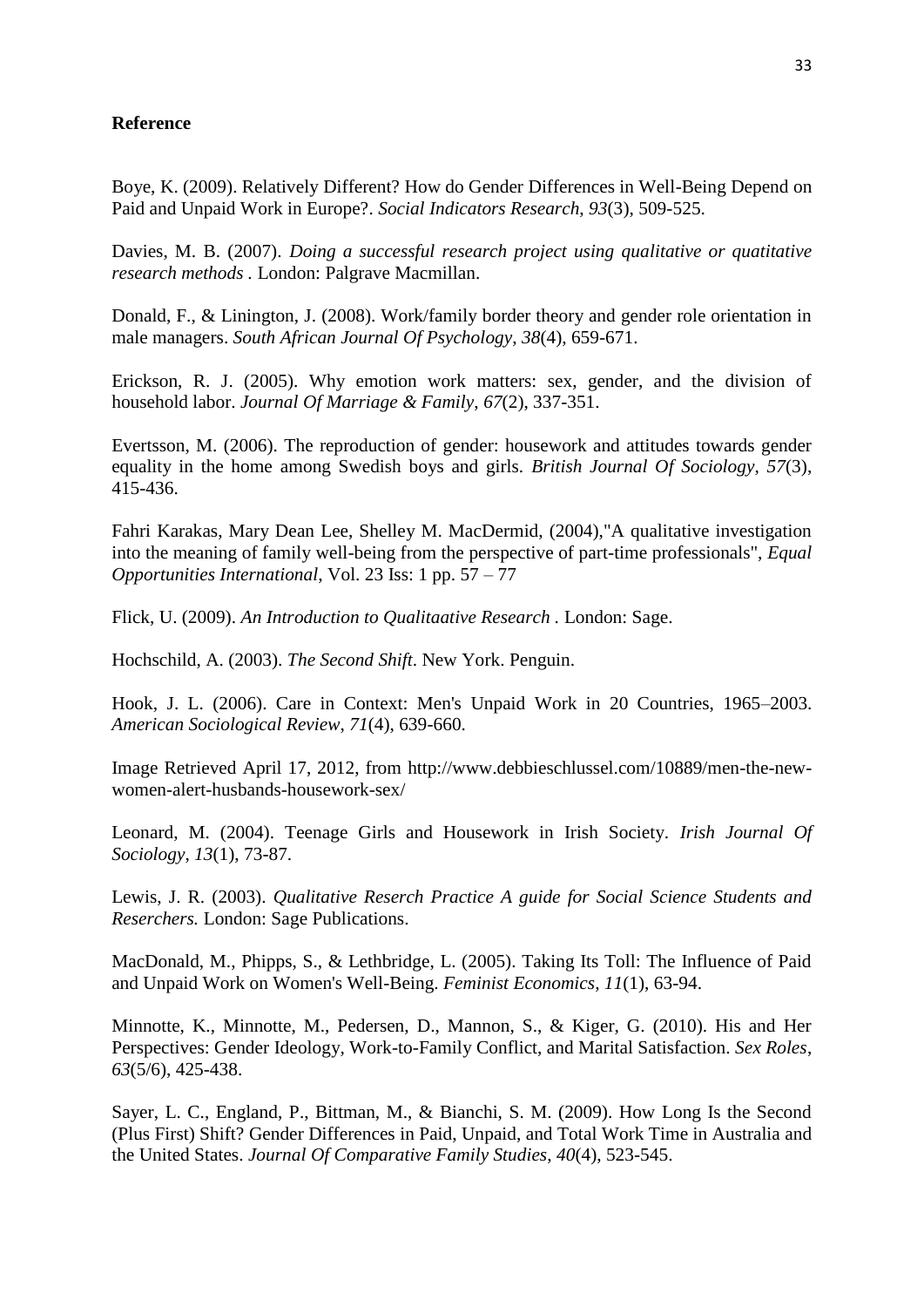Sayer, L. C. (2005). Gender, Time and Inequality: Trends in Women's and Men's Paid Work, Unpaid Work and Free Time. *Social Forces*, *84*(1), 285-303.

Sigle-Rushton, W. (2010). Men's Unpaid Work and Divorce: Reassessing Specialization and Trade in British Families. *Feminist Economics*, *16*(2), 1-26.

Silverman, D. (2005). *Doing Qualitative Research.* London: Sage.

Sinno, S. M., & Killen, M. (2009). Moms at Work and Dads at Home: Children's Evaluations of Parental Roles. *Applied Developmental Science*, *13*(1), 16-29.

Watson, D., Lunn, P., Quinn, E. & Russell, H. (2012). Multiple Disadvantages in Ireland: An equality analysis of Census 2006. Retrieved 06/04/2012 from [http://www.equality.ie/Files/Multiple%20Disadvantage%20in%20Ireland%20-](http://www.equality.ie/Files/Multiple%20Disadvantage%20in%20Ireland%20-%20an%20equality%20analysis%20of%20Census%202006.pdf) [%20an%20equality%20analysis%20of%20Census%202006.pdf](http://www.equality.ie/Files/Multiple%20Disadvantage%20in%20Ireland%20-%20an%20equality%20analysis%20of%20Census%202006.pdf)

Webber, G., & Williams, C. (2008). Part-Time Work and the Gender Division of Labor. *Qualitative Sociology*, *31*(1), 15-36.

Wiesmann, S., Boeije, H., van Doorne-Huiskes, A., & den Dulk, L. (2008). 'Not worth mentioning': The implicit and explicit nature of decision-making about the division of paid and domestic work. *Community, Work & Family*, *11*(4), 341-363.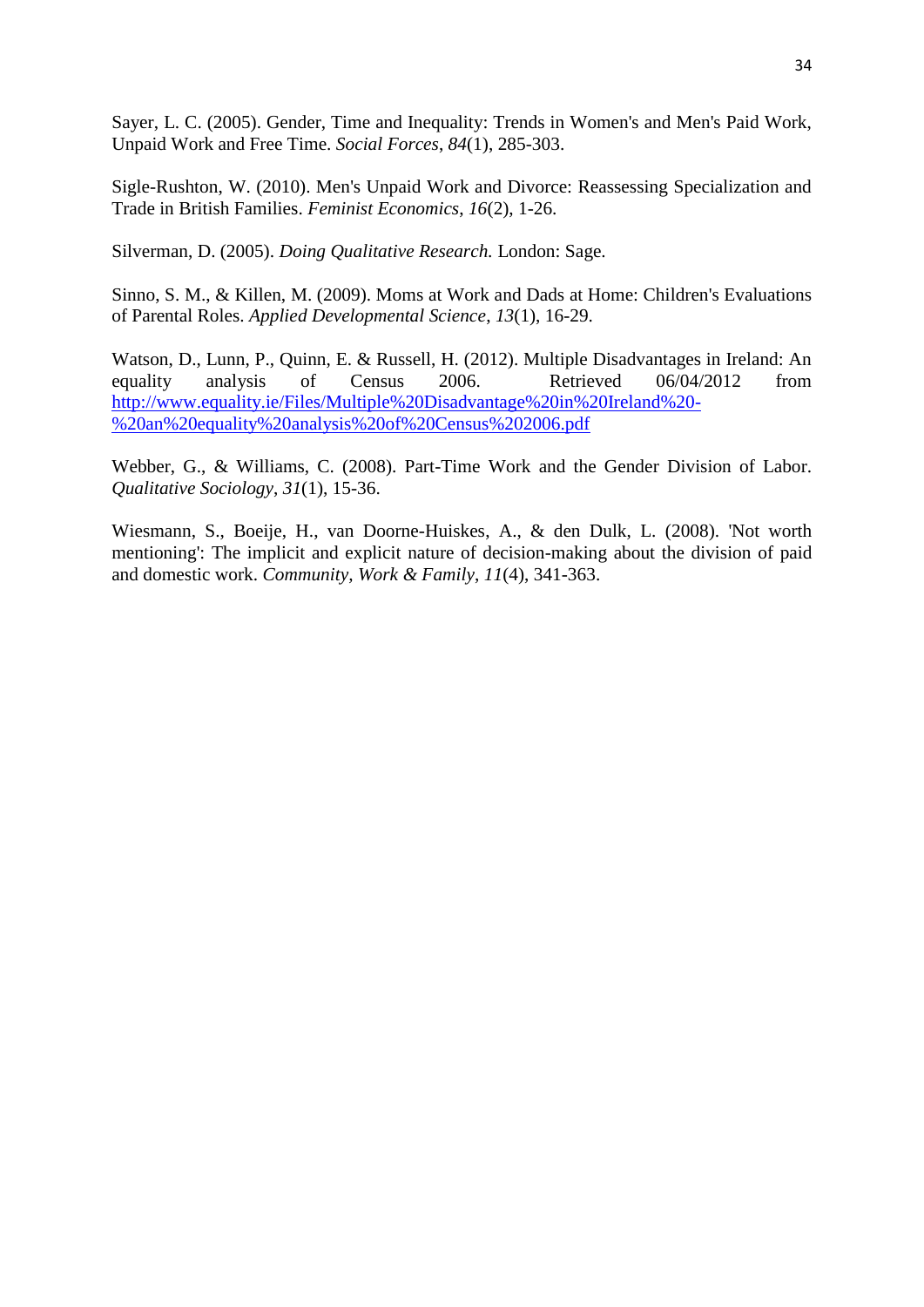## **Appendix**

**Appendix 1** Copy of the consent form



#### **Men v Women, feelings towards the gender division in household chores**

My name is Patrice Cowap and I am conducting research that explores gender difference in household chores.

You are invited to take part in this study and participation involves an interview that will take roughly 40 minutes.

Participation is completely voluntary therefore you are not obliged to take part. If you do take part and any of the questions do raise difficult feelings, you do not have to answer that question, and/or continue with the interview.

Participation is confidential. If, after the interview has been completed, you wish to have your interview removed from the study this can be accommodated up until the research study is published.

The interview, and all associated documentation, will be securely stored and stored on a password protected computer.

**It is important that you understand that by completing and submitting the interview that you are consenting to participate in the study.**

Should you require any further information about the research, please contact Patrice Cowap [\(patricecowap@gmail.com\)](mailto:patricecowap@gmail.com) or Niall Hanlon (niall.hanlon@dbs.ie)Thank you for participating in this study.

| Participant Signature: | Date: |
|------------------------|-------|
|------------------------|-------|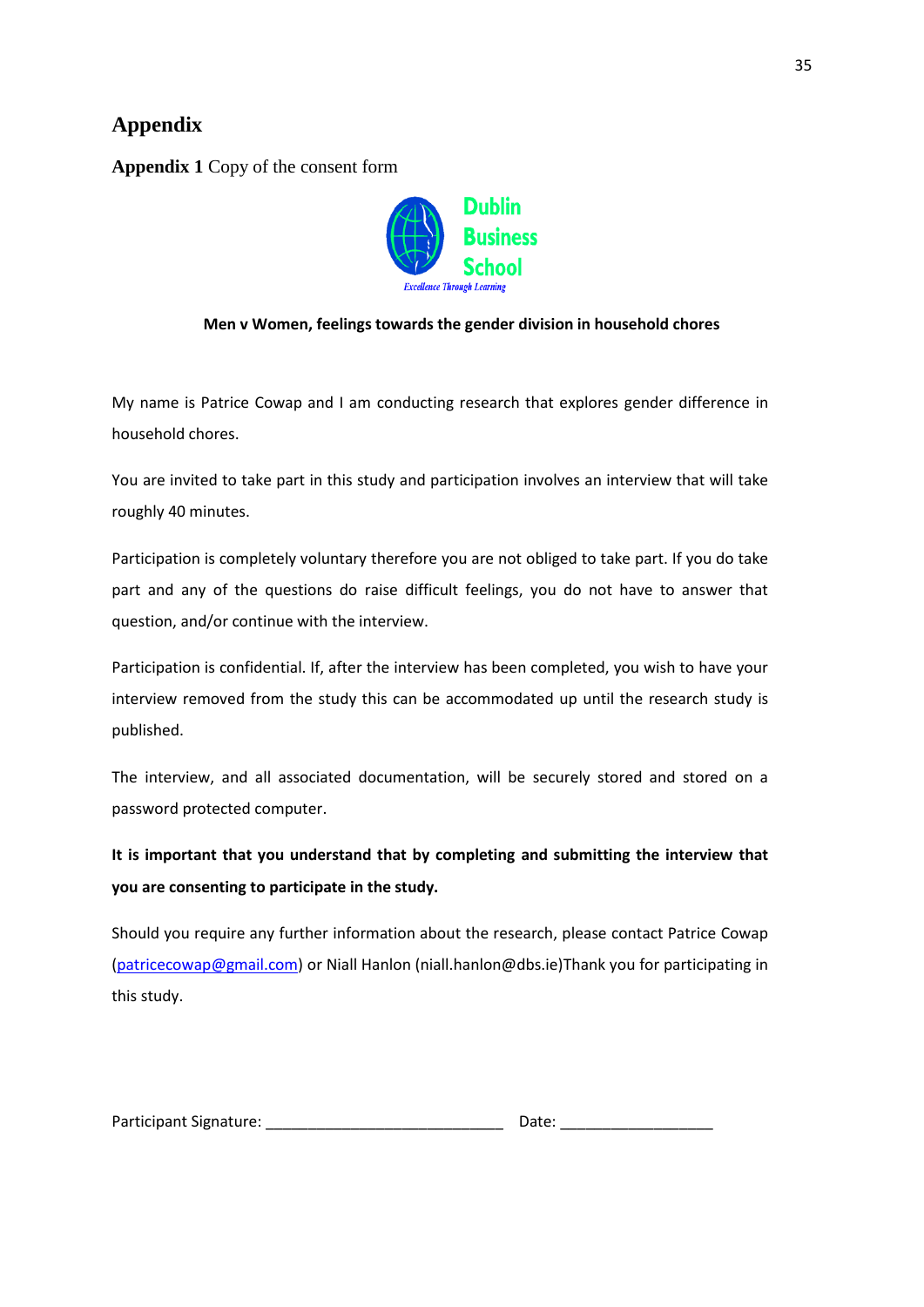**Appendix 2** Copy of interview questions

Interview Questionnaire



Name:

Age:

Status: Married\_\_\_\_\_\_ Co-habiting\_\_\_\_\_\_\_

How long are you in a couple?

How long are you living together?

How many (if any) children?

Brief work details (example paid, volunteering, unemployed, part time\_\_\_\_\_\_\_\_\_\_\_\_\_\_\_\_\_\_\_\_\_\_\_\_\_\_\_\_\_\_\_\_\_\_\_\_\_\_\_\_\_\_\_\_\_\_\_\_\_\_\_\_\_\_\_\_\_\_\_\_\_\_\_\_\_\_\_\_\_\_\_

Level of Education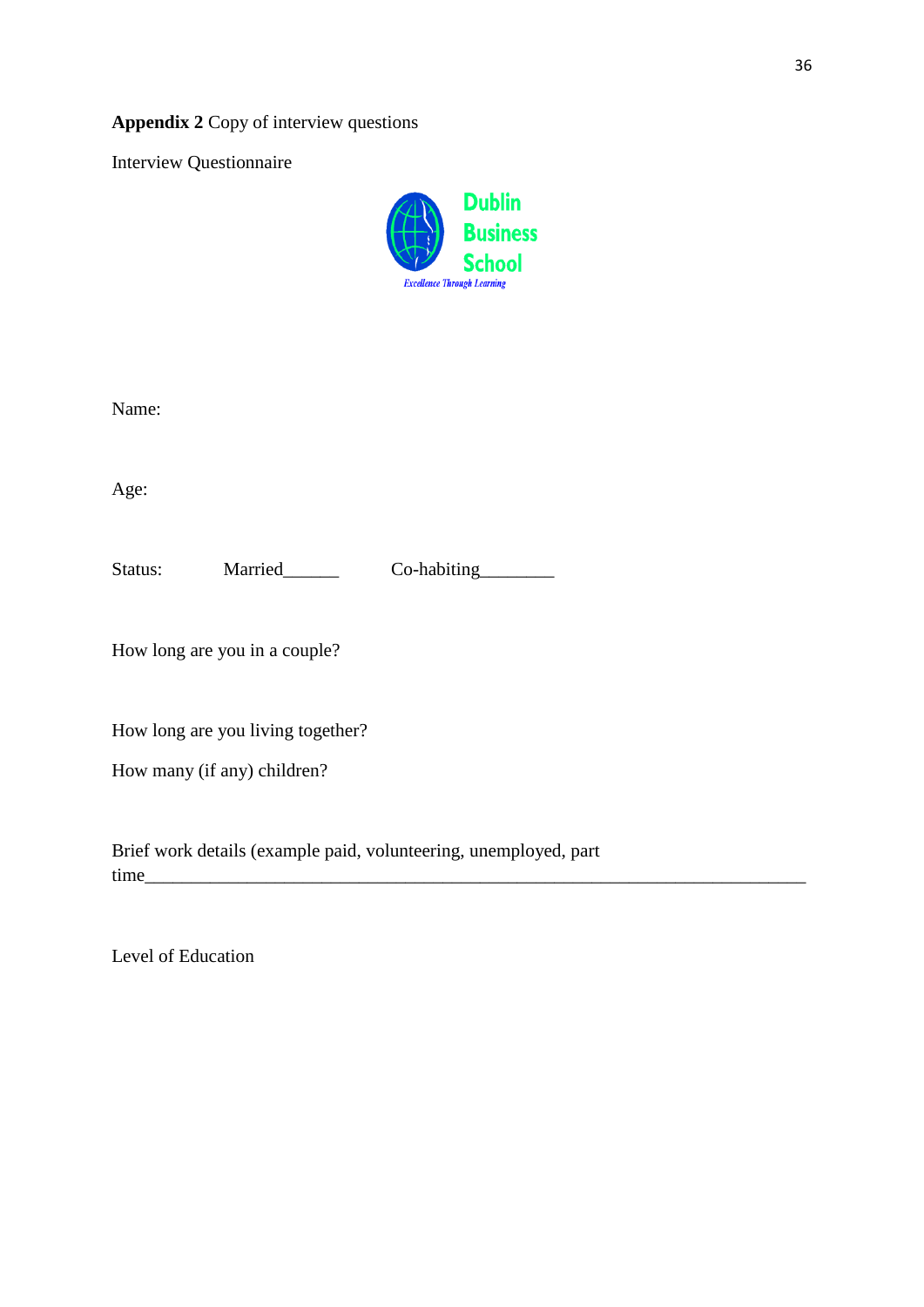**Appendix 3** A guide of questions asked.

#### HOW DO COUPLES FEEL ABOUT THE DIVIDE IN HOUSEHOLD CHORES?

How would you say the chores are split in the home? Is there any specific chores either are responsible for?

Have you ever discussed the divide of chores? If yes how did that discussion go?

Are you happy with the divide?

Are there any changes you would make to the divide?